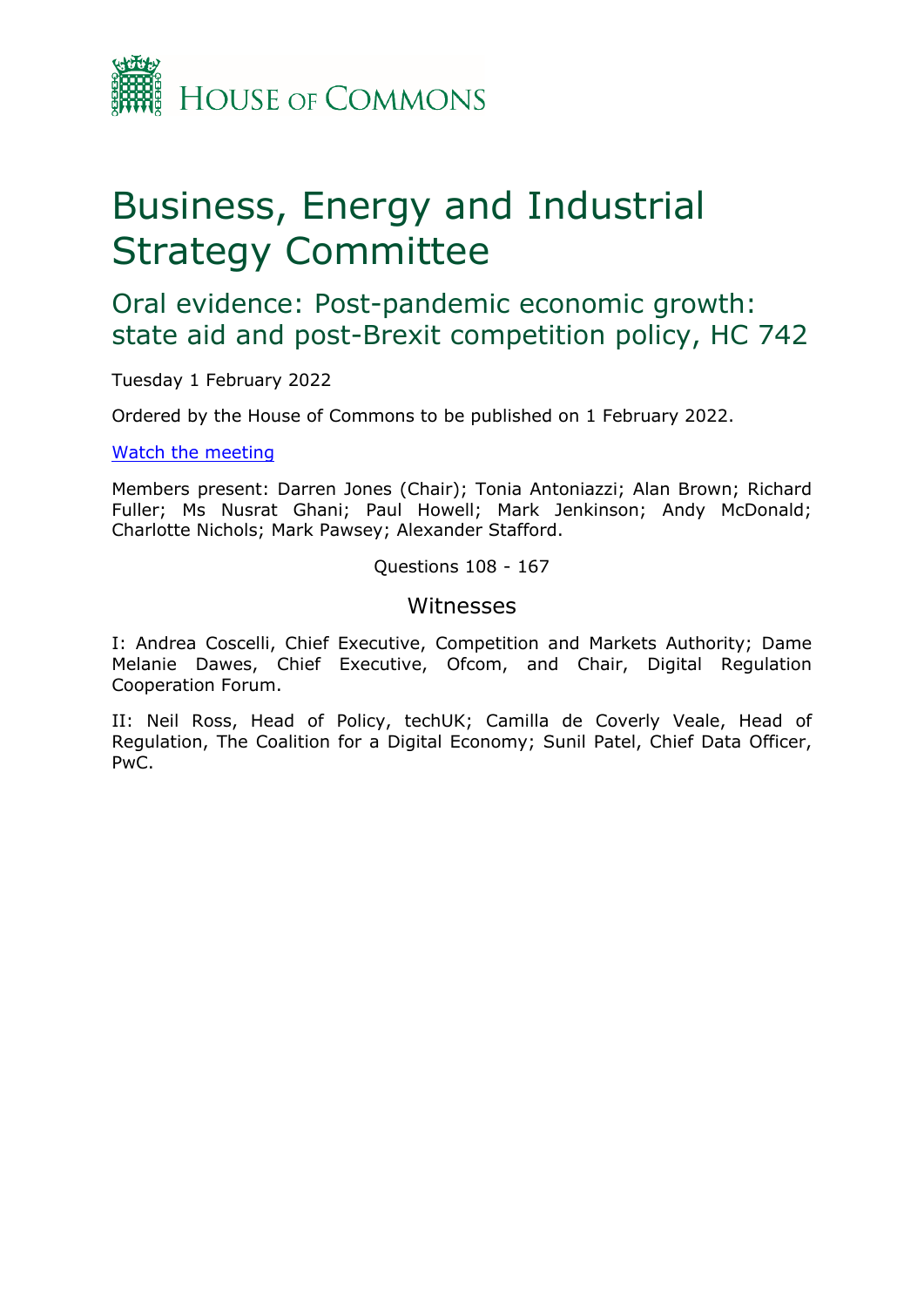

## Examination of Witnesses

Witnesses: Andrea Coscelli and Dame Melanie Dawes.

Q108 **Chair:** Welcome to this morning's session of the Business, Energy and Industrial Strategy Select Committee for our latest hearing in our inquiry into post-Brexit state aid and competition policy. The theme for today is looking at digital markets, the future of digital market regulation in the UK and the role the UK might play internationally in that space. On the first panel, we are delighted to welcome Dr Coscelli, the CEO of the CMA, and Dame Melanie, the CEO of Ofcom and the chair of the Digital Regulation Cooperation Forum. Good morning to both of you.

My first question is to Dr Coscelli. We are very conscious that your organisation at the CMA has an ever-increasing list of responsibilities. Since Brexit, you have been given merger control, antitrust control, the Digital Markets Unit, the Subsidy Advice Unit and the Office for the Internal Market. It has been a rapid period of growth for you, has it not? How is it going?

*Andrea Coscelli:* Good morning, everyone. When I started as the chief executive, which was literally just after the referendum in 2016, we had around 620 people in the CMA. We now have around 900, and we are projected to grow to more than 1,000 when all of these functions come in. We have definitely grown. In many ways, it happened sequentially in a way that helped us. We initially grew to make sure we could do the merger and antitrust cases that the European Commission was doing. That process is now finished, and it worked quite well. Over the last year or so, we have been working on a number of global mergers and global antitrust cases very much with the European Commission, the American agencies and others. That process has been successful.

The Office for the Internal Market then came after. The Bill was passed a year ago. We have now set up the unit. The unit is up and running. We have the powers. We have not yet received the first case, but essentially we are ready for it. For the Subsidy Advice Unit, as you know, the Bill is in front of Parliament and we have the funding to build the unit. We are halfway through that. That process is progressing well.

The Digital Markets Unit has happened in a shadow form as a sort of small version of it. The significant expansion will come with the Bill. The Bill is not in front of Parliament yet. Probably not by design, but the whole thing has happened sequentially in a way that has helped us operationally. We are quite happy with the way things have played out so far.

Q109 **Chair:** It sounds like you have been given sufficient funding to hire staff. Has hiring staff been an easy or a difficult process for you?

*Andrea Coscelli:* It depends a bit on the area. First of all, I would say that the funding from Government has been absolutely adequate. We are happy with what we have. We have had very constructive discussions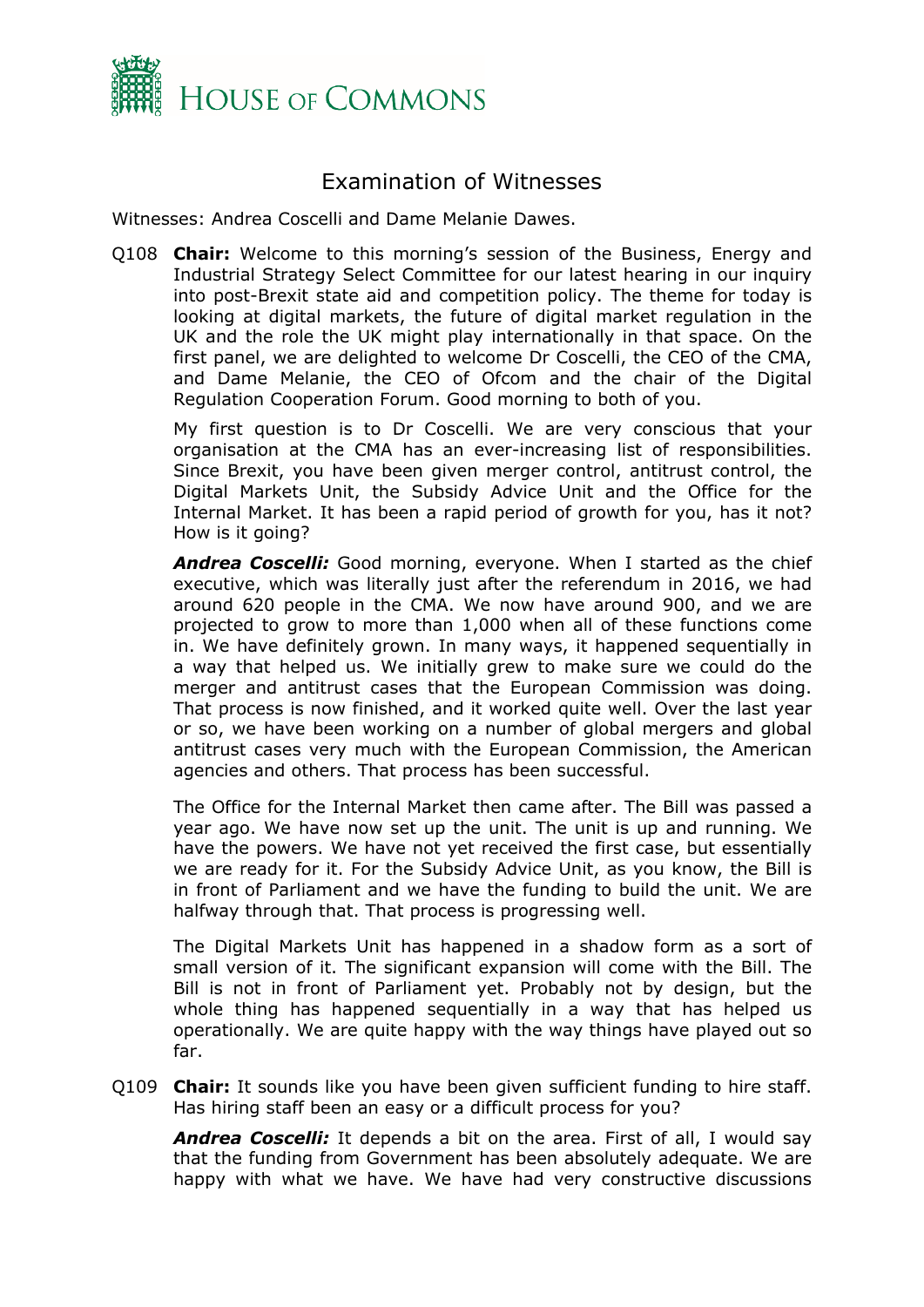

with Treasury throughout. The funding in the three-year spending review, which, as you know, finished a few months ago, is what we asked for, so we are happy with that.

The issue, as you say quite rightly, is in converting the cash into people. It varies a bit by area. In some areas, particularly the Office for the Internal Market and the Subsidy Advice Unit, we have an advisory role. In many ways, it is a bit more like the traditional Civil Service. We have had some very good applicants and we are quite happy with the expansion there. The other issue there is that we are very conscious that these functions need to be very much pan-UK, so we are expanding in Edinburgh, Belfast, Cardiff and London.

For mergers, antitrust and digital it is a bit tougher, because the private sector market is very hot at the moment. As you know, in those areas there is significant M&A activity and salaries for lawyers have increased very significantly. We have Civil Service pay scales; we have had a pay freeze over the last 12 months. It is not super-easy, but we are trying quite hard.

Certainly, we have been reasonably successful in the expansion. We still carry a number of vacancies, so we are constantly fighting for talent. I am quite happy with where we are, but I certainly see a risk for the CMA going forward. We just need to remain competitive. We are trying various strategies. The Edinburgh office has been very successful. We have managed to grow very significantly there. We are able to pay the same as in London, so in many ways we are an attractive employer in Edinburgh. We announced a few months ago that we are going to expand in Manchester and Darlington. We are hopeful that that will help as well.

In many ways, it is interesting work; it is relevant work. We are quite successful at convincing people to come, in some cases, just for a few years, be on the right side of the argument and learn quite a lot by doing it. Post-Brexit, we are working on global mergers: we are looking at NVIDIA and Arm; we will presumably be looking into the recently announced Microsoft acquisition of Activision Blizzard. These are very interesting and meaningful cases, so it is quite attractive for people to come in. In a number of cases, people accept a pay cut to come into the CMA and do that.

Q110 **Chair:** Other than the digital markets legislation that you would like to see and the Subsidy Control Bill that is already in front of Parliament, are there any other pieces of legislation that you would like Government to bring forward to help you do your work or do you have everything that you now need?

*Andrea Coscelli:* There are essentially two pieces of legislation that we have been asking for over the last couple of years. As you say, one is digital regulation. The other one is a consultation by BEIS in the summer about an upgrade to our competition and consumer-protection powers.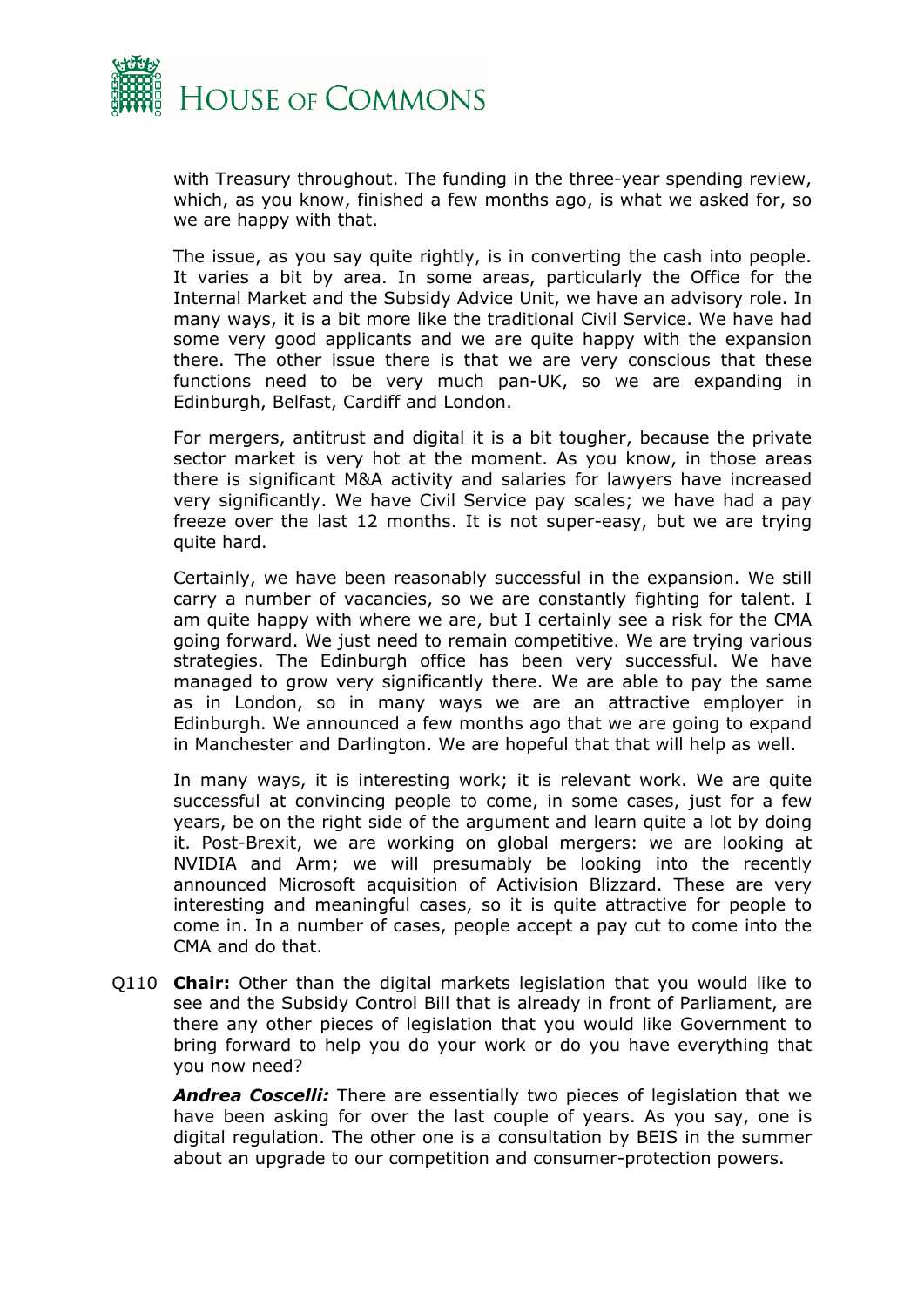

On the consumer powers, the reality is that we have powers that we think are not really sufficient to deal with the level of detriment we see. I write a number of letters to you and your colleagues about the detriment that people see, but we have to be quite selective about what we go after. The reason is that we cannot fine companies. If we find a problem, we have to threaten to take companies to court and the companies eventually just have to do the right thing. Reputationally, companies are not particularly keen to go through that process. Reputation matters and it is quite helpful, but, as a number of lawyers have told me, not having fining powers does not really make a case for compliance. Essentially, companies are sitting there and waiting to see whether we go after them or not.

For example, as you know, we are doing quite a lot of work on ground rents, developers and investors. I have received lots of letters from Members of Parliament and citizens. We have to select who we go after some developers and some investors—because each case is a separate file. We need to prepare the file and prepare to go to court. If we had fining powers, you could imagine that other developers would sit there and say, "They are worried about these particular practices. I should just get on and fix it, because otherwise I will be fined for it". I have a fairly large team sequentially going through it, which is not a very efficient process. BEIS is very much on board with that; the consultation is proposing things that we are very happy with. We hope this can be in front of Parliament and progress in the coming months.

On the competition side, I would say it is a bit more about upgrading our existing powers to deal with some changes, because the markets have changed since the legislation was put in place 20 years ago. That is more incremental, while on the consumer it is a slightly more fundamental change in the regime.

Q111 **Chair:** Dame Melanie, Ofcom is responsible for competition policy in the areas that your organisation regulates. I am conscious that yesterday the Secretary of State published the economic regulation policy paper that he wrote to us about. I was interested to see that one of the provisions in the policy paper was trying to increase competition for strategic investment opportunities, presumably including, for example, in broadband and telecoms. Do you have any initial thoughts on what that might look like for you?

**Dame Melanie Dawes:** Yes, we very much welcome the Government taking a look at this. The broad headings that the Government have set out seem to me to be very sensible to have a look at. I also welcome what they say about how the economic regulation landscape is working well and that the independence of our regulators is a real strength for the UK, which I firmly believe, as you might expect me to say.

When it comes to Ofcom's work, partly because it is so clear in our duties that promoting competition is a core part of how we are to discharge our duties, we think we have a good track record over the last couple of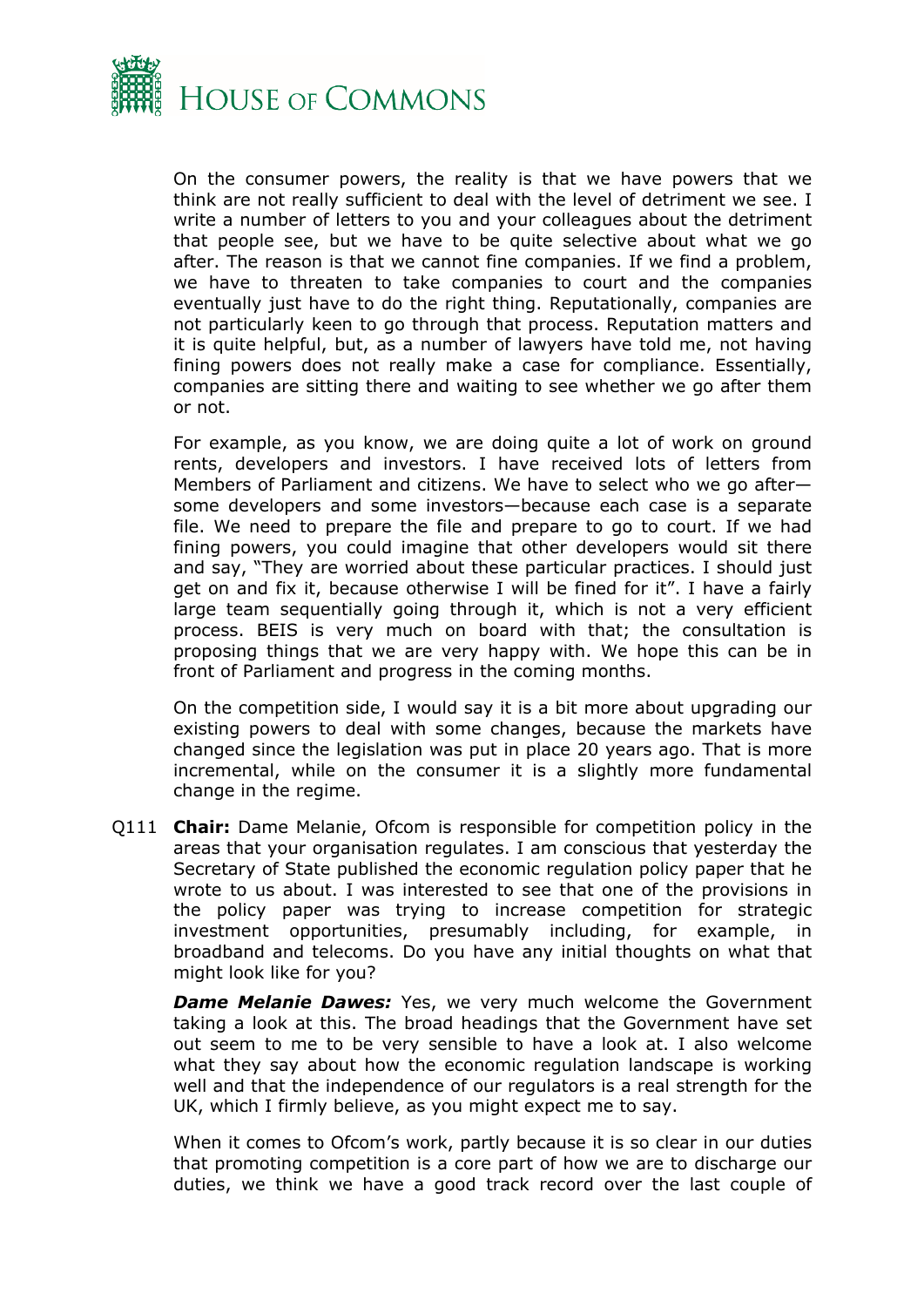

decades, particularly when you think about telecoms. Through local loop unbundling in the early 2000s, we opened up the retail market for fixed telecoms, allowing people like Sky and TalkTalk into the market to compete with BT's consumer arm. More recently, we have really thought hard about how to encourage competition in the wholesale network layer. We have opened up access to Openreach's ducts under the ground, which carry fibre and copper, and the poles on the street, which carry it above ground, to other operators so they can come in and make use of that. We have also set pricing rules that give the headroom that not just BT and Openreach but the rest of the market need in order to get a return on what is a very long-term and uncertain investment.

We have thought very hard about how to promote competition at the same time as making sure that the consumer is protected. Alongside that, we have empowered the consumer by supporting switching, which used to be quite difficult and is now a lot easier than it was, and making sure that you are notified by your provider if your contract is about to end, if your deal might be about to come to an end and you might want to negotiate or look for a new one. We will be very keen to engage with the Government and talk about some of what we have done but also to explore where we might go further.

Q112 **Chair:** One of the things in that paper was a suggestion that major strategic investments might be removed from the price control powers that you have. Presumably, that would mean that other challenger investors could come in to look at telecoms infrastructure, but you would not necessarily have the authority around setting prices. Presumably that would increase competition in the investment case, but would that be to the detriment of consumers at the end of the day?

*Dame Melanie Dawes:* Effectively, that is what we did with our latest review, which we published last March. We have fixed with inflation the core price of existing FTTC. That is the superfast copper products to the home, which is what most of us are still using. It is certainly what I am still using at home. We have not fixed the price of the fibre replacements. We have allowed that market to be a competitive one while anchoring for the consumer the core price, in line with inflation, of the product that we are all using at the moment. We thought that struck the right balance between providing certainty and an anchor for pricing, which is really important particularly with the cost of living concerns at the moment, and also allowing competition for the new products.

Q113 **Chair:** Much like the CMA, the work you have to do at Ofcom is rapidly increasing. We have worked together on the Online Safety Bill on another committee. In terms of your anticipated increase in staff count and funding from Government, are you comfortable, like the CMA, that you are being given what you need and that you are able to recruit the people you need to have?

*Dame Melanie Dawes:* Yes, we have had a lot of support from the Government to build up our resources ahead of time, which, as I said to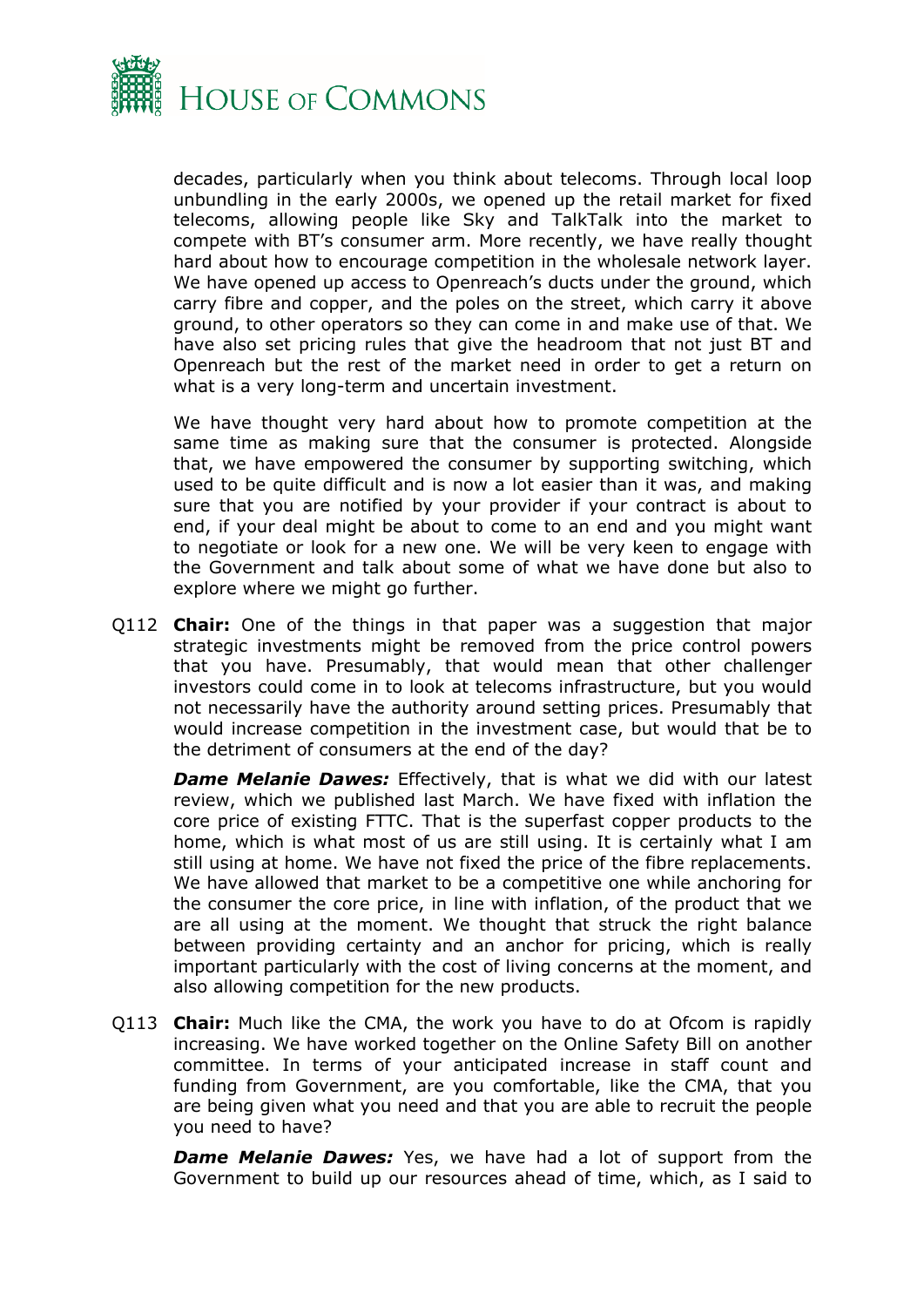

the Joint Committee in November, is quite unusual and very welcome. It is partly because we are already regulating through the video sharing platforms legislation. It is also allowing us to build before we need the new resource for online safety as well, so that enables us to be ahead of the curve.

In terms of our numbers, it will be up to about 400 people, roughly, for online safety and our new responsibilities on telecoms security, which were finally enacted and go live in the autumn. We are about halfway through our recruitment—slightly over halfway now—on online safety. Like Andrea has said, it is never easy to recruit people into the public sector when they have been receiving commercial salaries and incentives. Ofcom has more flexibility than is available for Civil Service organisations.

What is really helping us is the mission. People are really keen to come and help build this new regime. We have a lot of expertise joining us from not-for-profit organisations like the Internet Watch Foundation, 5Rights and so on, as well as from the platforms. We have had people now start to join us from the big platforms, which is very welcome. We have recruited a chief technology officer from Amazon. I am pretty confident that we will get there. Interestingly, the hardest skill we find to recruit is cybersecurity rather than online technology. That is because that market is so hot and every single sector needs those people.

Q114 **Mark Pawsey:** Dr Coscelli, you spoke about the additional work that you are seeing as a consequence of leaving the EU. Could you tell us your budget before we left the EU and your budget currently?

*Andrea Coscelli:* The budget was around £65 million before we left the EU. We are projected to go up to £130 million, so double that. That includes the Digital Markets Unit, which in a way is separate from being within or outside the EU.

Q115 **Alan Brown:** Dr Coscelli, to focus on the Digital Markets Unit, you said in your opening remarks that it is effectively a shadow unit at the moment. If it is operating as a shadow unit, how does that allow you to take the correct action to make any intervention that you think is required? Is it not a bit illogical that the Digital Markets Unit has been set up, but then the Government have done a consultation on it and they are still to reflect on that? It is very open-ended: "We will do it; we will put through legislation to put you on a statutory basis when parliamentary time allows". Is a definitive timescale not also required to put you on that statutory footing?

*Andrea Coscelli:* That was a decision by Government. The reason I am quite happy with the situation is that we have our existing powers. It probably makes sense to think about digital regulation as an extra layer on top of our existing powers. The people we have in the unit today are helping to prepare the legislation, but they are also working on our existing cases using our existing powers and achieving results by doing so.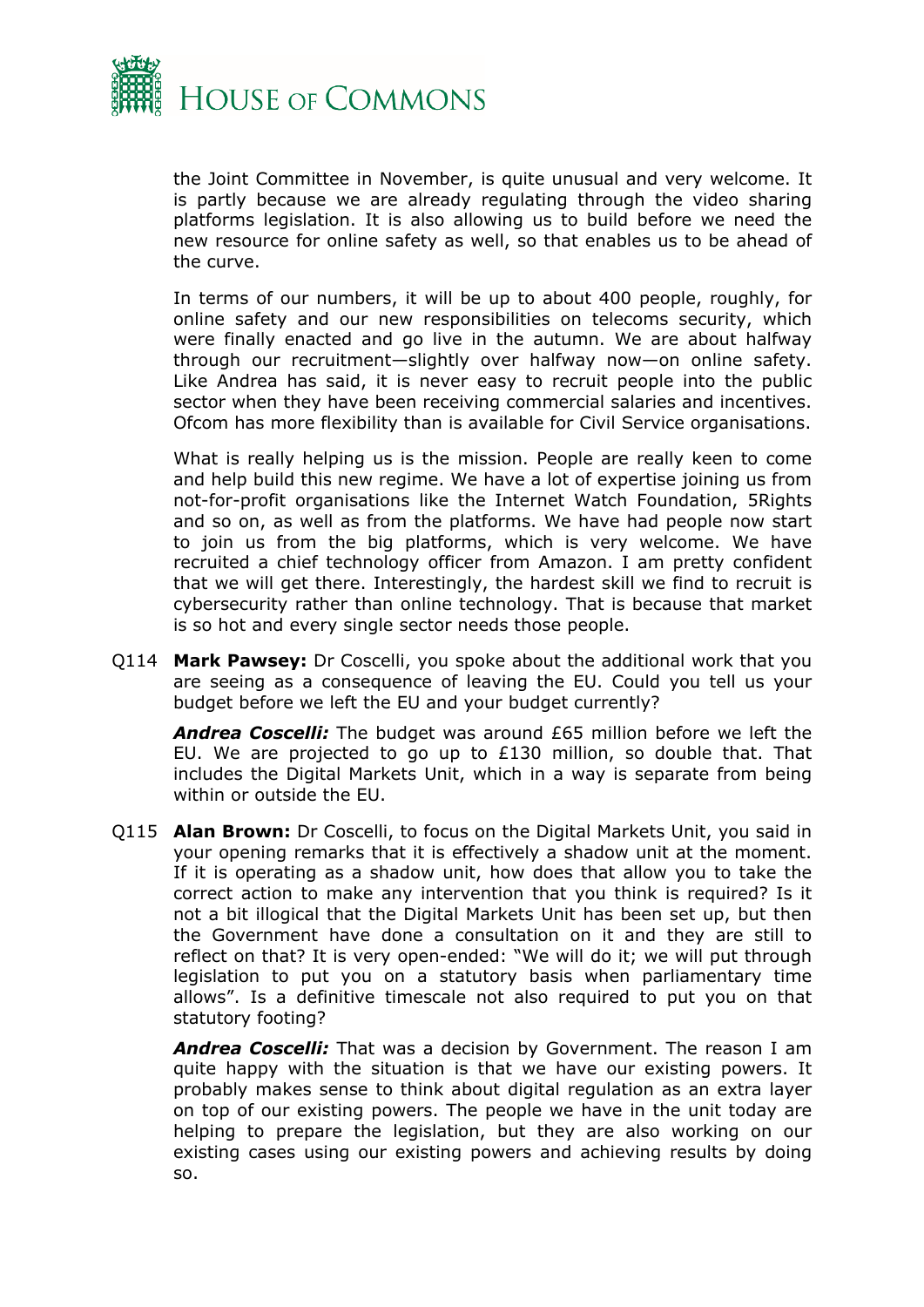

The second issue is that, like Melanie has just indicated, it is very hard to have suddenly, say, £20 million and be told that you should just go out and recruit 250 people to set up a new unit. It makes sense to try to do it all the time just because it is quite hard. Right now we have about 50 people out of a projected 250, and I am very comfortable that these 50 people are doing very useful things because of our existing powers. This year we have extra money to hire another 10 people, so we will go up to 60. Essentially, the rest of the funds will only come after the legislation is sufficiently advanced.

In practice, it is working. Ideally, I would like to see the legislation come in as soon as possible, but it is for Government to decide the relative priority of this legislation vis-à-vis other pieces of legislation.

Q116 **Alan Brown:** Could you outline, then, what risks there are and what interventions you are not able to take at the moment because the legislation is not there and you do not have that statutory power? It seems contradictory. You have explained that you have existing powers, but it is clear that more powers are wanted and required. I am trying to understand what that gap is and what the risks are.

*Andrea Coscelli:* Let me give you a concrete example. We did a big study 18 months ago on online advertising and found a number of problems there. In an ideal world, we would like to have the new powers, and be able to designate Google and Facebook as having strategic market status and impose a code of conduct on them. We think that would be plan A; it would be the best way forward. Because we do not have these powers, we are now deciding, depending on the timing of the legislation, whether we should use some of our existing powers to deal with some of these problems.

Internally, we think these powers are very much plan B, because they are slower and there is a risk that we will end up spending years in litigation, which is what has happened historically with antitrust cases. The tradeoff between intervening and not intervening, and dedicated resources, is quite different with our existing powers than what we would like to do with the new powers. That is the problem we have at the moment.

Q117 **Alan Brown:** I know this might be quite difficult to answer, but do Government not share these concerns, then? From what you are saying, I would have thought that Government would want to commit quickly to bringing this legislation forward rather than just saying, "whenever parliamentary time allows". Quite often we know that "when parliamentary time allows" means it is a low priority for the Government.

*Andrea Coscelli:* If you think about the division of labour, in a sense I see my role as trying to explain to the Government the pros and cons of the current situation versus what we would be able to do with the new legislation. At the end of the day, it is clearly for the Government to decide in relative terms the priority of this piece of legislation versus others, which I am not across.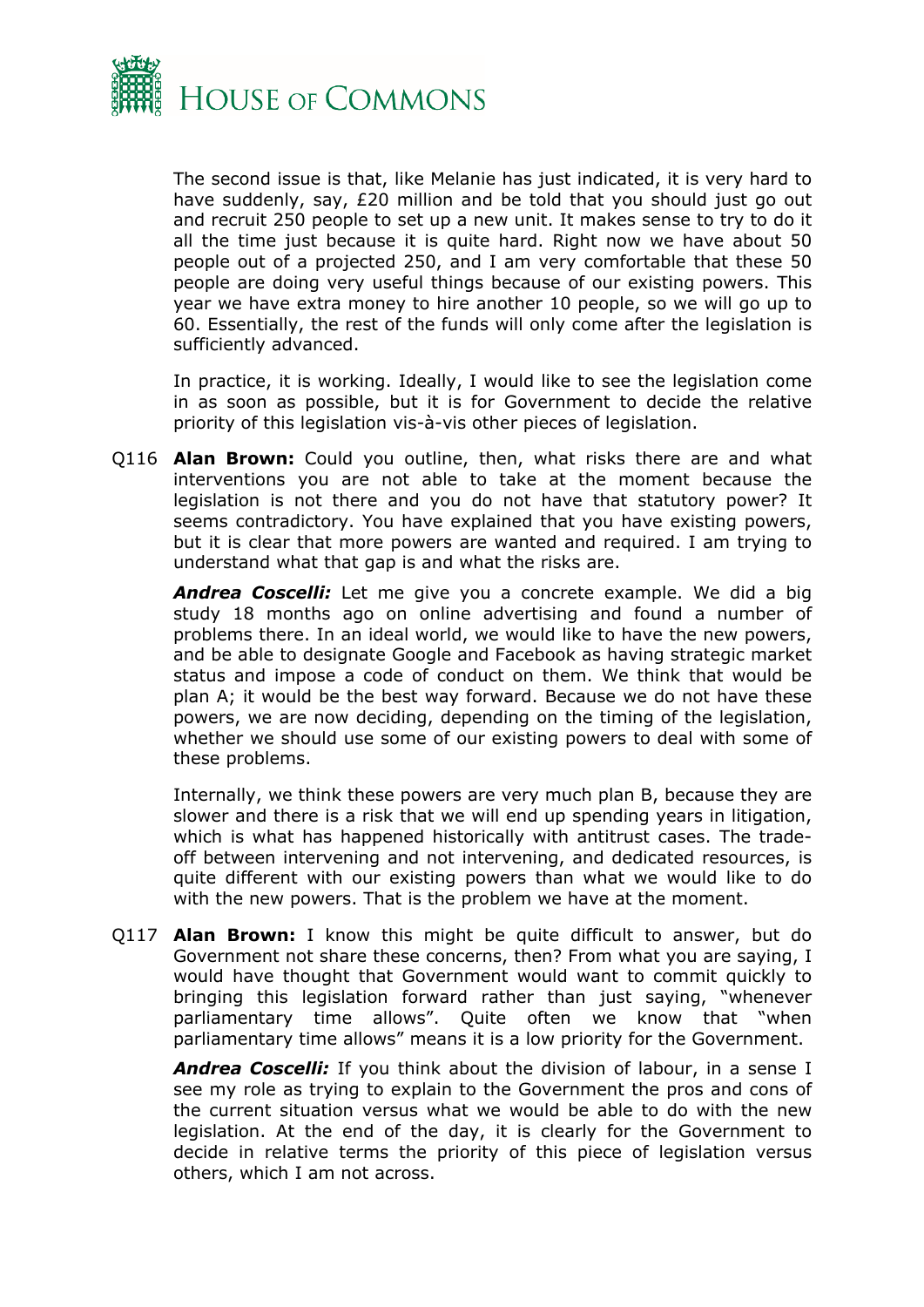

We have a good dialogue. I am pretty confident that Government are clear about some of these trade-offs, but at the end of the day I am clearly not in a position to decide.

Q118 **Alan Brown:** How well does the Digital Markets Unit compare to other international institutions such as the Federal Trade Commission? You mentioned Google and Apple there. They are quite clearly worldwide organisations. I wonder how you compare to these other international institutions.

*Andrea Coscelli:* This is a very important question. There are parallel discussions going on in the European Union, the US, Australia and a number of other countries. We are following these discussions very closely. We have very strong relationships there. The problem that people are trying to resolve is very much the same. If you think about it, outside some geographies, these platforms are essentially global monopolies. The competition authorities like us have come to the same conclusion that extra regulation is needed.

If you think about it, we deal with problems in the general economy. We deal with problems everywhere. There are a number of industries, like telecoms, financial services and energy, where we believe that there is a need for extra rules and regulations because the general rules are not sufficient, given the complexity and the importance of these industries to the economy. What we are saying is that the big tech platforms and other parts of the digital economy are exactly like that. They need new rules and regulations, because at the moment we are not dealing sufficiently with the problem we find. The same conversation is going on in the European Union and in the US.

What is a bit frustrating for me is that we were, to be honest, a bit ahead of the pack. There was the Furman report for the Treasury in 2019, which was very good, about setting up the infrastructure. The legislation is not in front of you yet. The European Union was a bit behind us but is now ahead of us. They are progressing their Digital Services Act, which is the equivalent of the Online Safety Bill, in parallel with us, but on the markets side their piece of legislation, which is called the Digital Markets Act, is progressing in parallel. Here, this piece of legislation is now behind the Online Safety Bill.

The French presidency is now saying publicly that they hope to finish and have the legislation in place by the summer, which is clearly now going to be before we will have the legislation in place here. It is important for Government and Parliament to realise that this is not neutral, in the sense that we are dealing with global platforms. If there is a very important piece of legislation coming in within the European Union that is creating very strong obligations on the platform and compliance costs, this is clearly going to have an impact on what we do next.

The problem they are trying to solve is the same and a lot of the solutions are not inconsistent with what we are trying to do here, but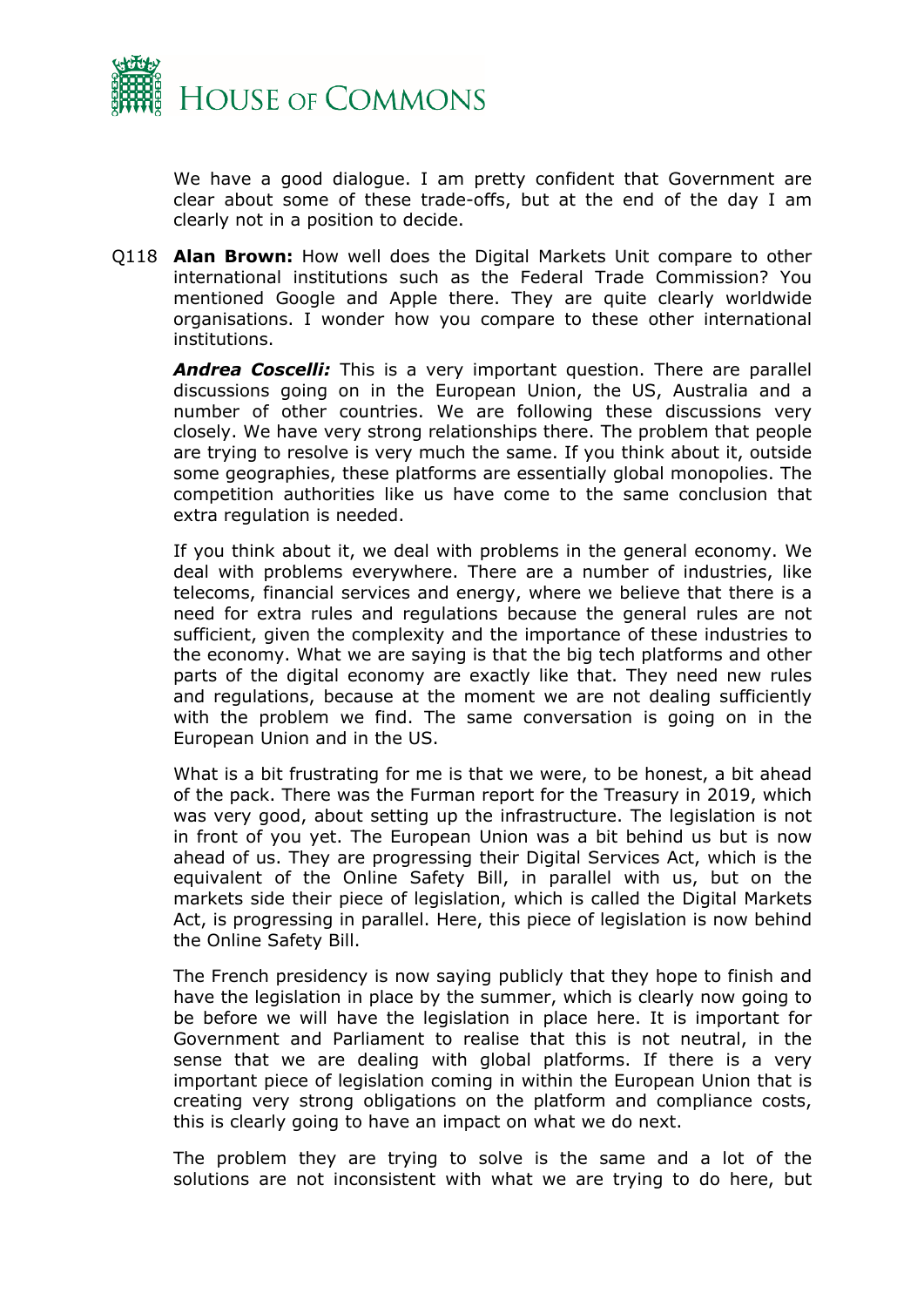

some of the mechanisms are quite different. It is very difficult to predict the sequencing, what is going to happen there and what is going to happen here, but it would be preferable to discuss this legislation sooner rather than later. Otherwise there is a risk that we will be constrained in terms of our margins for manoeuvre in that space.

Q119 **Alan Brown:** Timescales are critical. If I could just move on slightly, in 2021 the CMA directed Facebook to sell Giphy, as it would reduce competition. This was the first time that the CMA had blocked a major digital acquisition. What precedent does this set for digital regulation? What impact do decisions such as this have on digital markets more broadly in the UK?

*Andrea Coscelli:* This is a very important theme, in the sense that it is a fact that Facebook, Google and Amazon have grown very successfully partially because they are clearly very good companies that have done lots of very good things, but partially because they have been allowed to buy a number of rivals over the years. This has never been blocked. It has not been blocked by the American authorities; it was not blocked by the European Commission before we had the powers pre-Brexit; it has not been blocked by us. This is the first time that we believe that it is not in the interests of consumers that Facebook is allowed to buy yet another rival, which is this company called Giphy.

We blocked that acquisition. The company, Facebook, disagrees with us. It has now appealed that decision, so we are going to be defending our decision in front of the specialist Competition Appeal Tribunal in April. The US agencies under the new Administration are very much in the same place as we are. They are saying publicly that they are very worried about this strategy of buying rivals early on. Historically, monopolies have been very good at scanning the horizon and pouncing on new rivals early on. We think it is very important that we police that space.

One of the reasons that we would like the special powers on mergers is that you get into a very complicated legal discussion about the level of confidence and certainty you need to have as an agency to block an early-stage acquisition. Our view is that in the early 2000s, before all of these digital platforms were created, Parliament gave us the powers to protect consumers and to protect the economy. We think we have the powers, and that is what we are doing. The appeal by Facebook is very much along these lines: "Well, it is early days. This is a new company. If you look at their business plan, they are looking at a number of things. If you look at the legal certainty in the system, this is a difficult decision for you to take". We will see with interest what the court makes of it, because it feeds into the discussion about whether our current powers are sufficient or whether we need new powers.

Q120 **Alan Brown:** Do you think that having the new powers that you spoke about and placing the DMU on a statutory footing is likely to make it easier for you to deal with these mergers and acquisitions?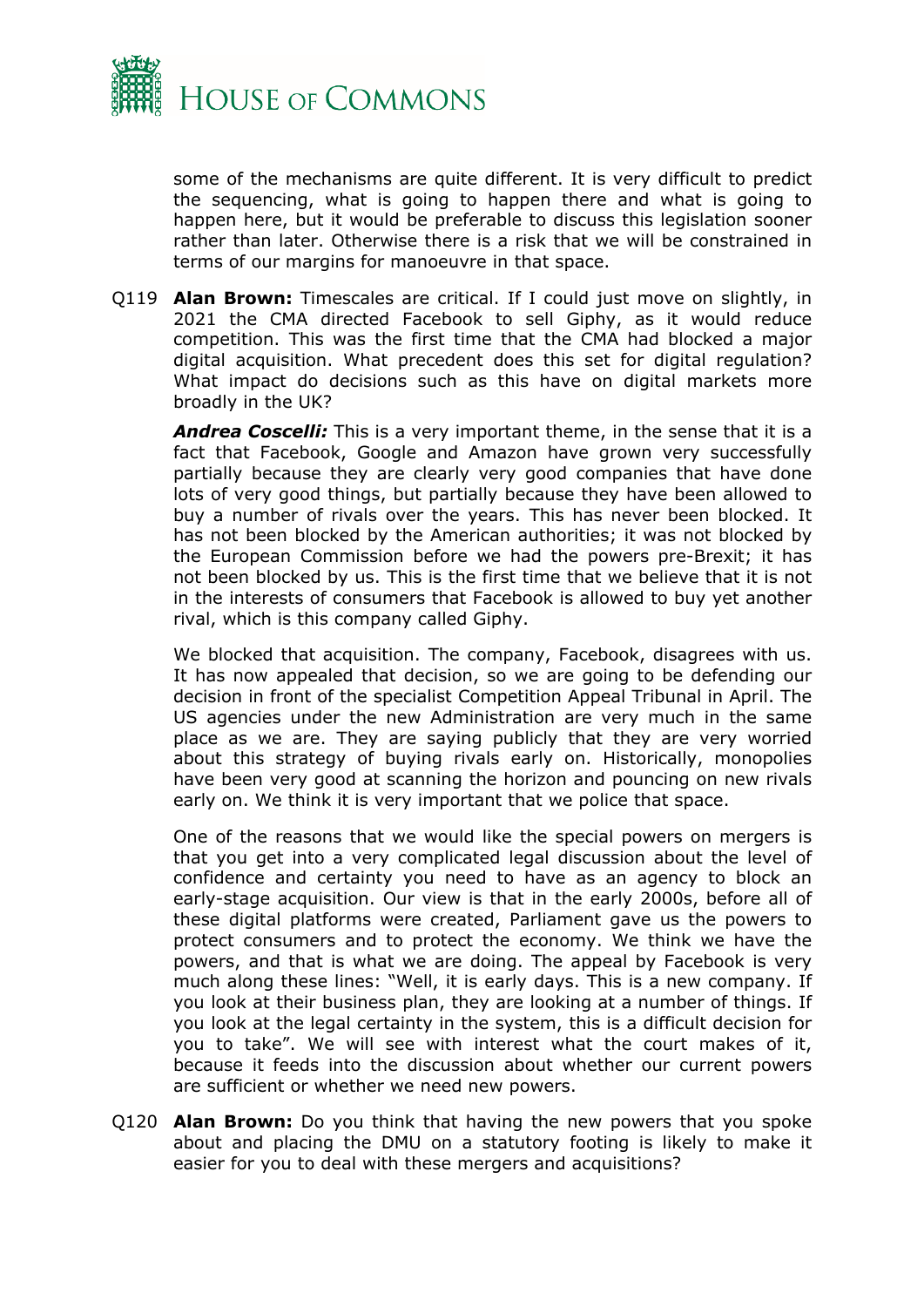

*Andrea Coscelli:* That is the plan. There are different components to the legislation. This part about having a special merger regime is a part that the Government might decide to include or not to include. There are a number of large businesses that are quite outspoken against it. It would essentially give us greater powers to interfere with M&A activity. We feel quite strongly that this is really about giving small and medium-sized British businesses the chance to expand.

I will just give you an example. Yesterday I was on a call with an entrepreneur based in the south-west of the country who has a small company. He was telling us that the current conversations that he has with investors are always about the risks that Google and Facebook might kill this particular business. He has a dependency on these businesses. Quite rationally, investors want to feel confident that they are sufficiently independent and able to survive this possible challenge. This regulation is very much about giving confidence to businesses and investors that, if you have good ideas, you are allowed to expand successfully.

If you think about it, we need growth; we need tax revenues. We think this is really important. It is very important to understand that this is procompetitive regulation. This is about the growth of a business ecosystem. It is not traditional regulation, which some people have concerns about.

Q121 **Alan Brown:** The CMA has stated that the Digital Markets Unit should have the power to introduce data-related interventions. Clearly, consumers are always worried about how their data is used and harvested. Would that come as part of the legislation making the DMU a statutory body or would it be separate legislation that would allow you to have that intervention?

*Andrea Coscelli:* It would be part of the same legislation. We believe that the legislation should give us the powers to have what we call procompetitive interventions. The problem that we are trying to solve is that some of these large platforms have an incredible amount of data on all of us. If you are trying to compete with them, that is really one of the massive disadvantages that you have.

With the proper safeguards—this is why we are working closely with the Information Commissioner's Office in a number of these areas—we should allow new growing businesses access to some of the data to allow them to compete on a level playing field. It is really about trying to deal with the fact that today there are very significant asymmetries.

It would be very instructive for anybody who is a Google user, as the vast majority of us are, to go on Google Takeout, which is this function that allows you to look at all the information that Google has on you. If most people did that exercise, they would be quite stunned to see what is there. That is what Google has. If you are competing with them, you need to find a way to create some balance. Otherwise, nothing is going to change for years.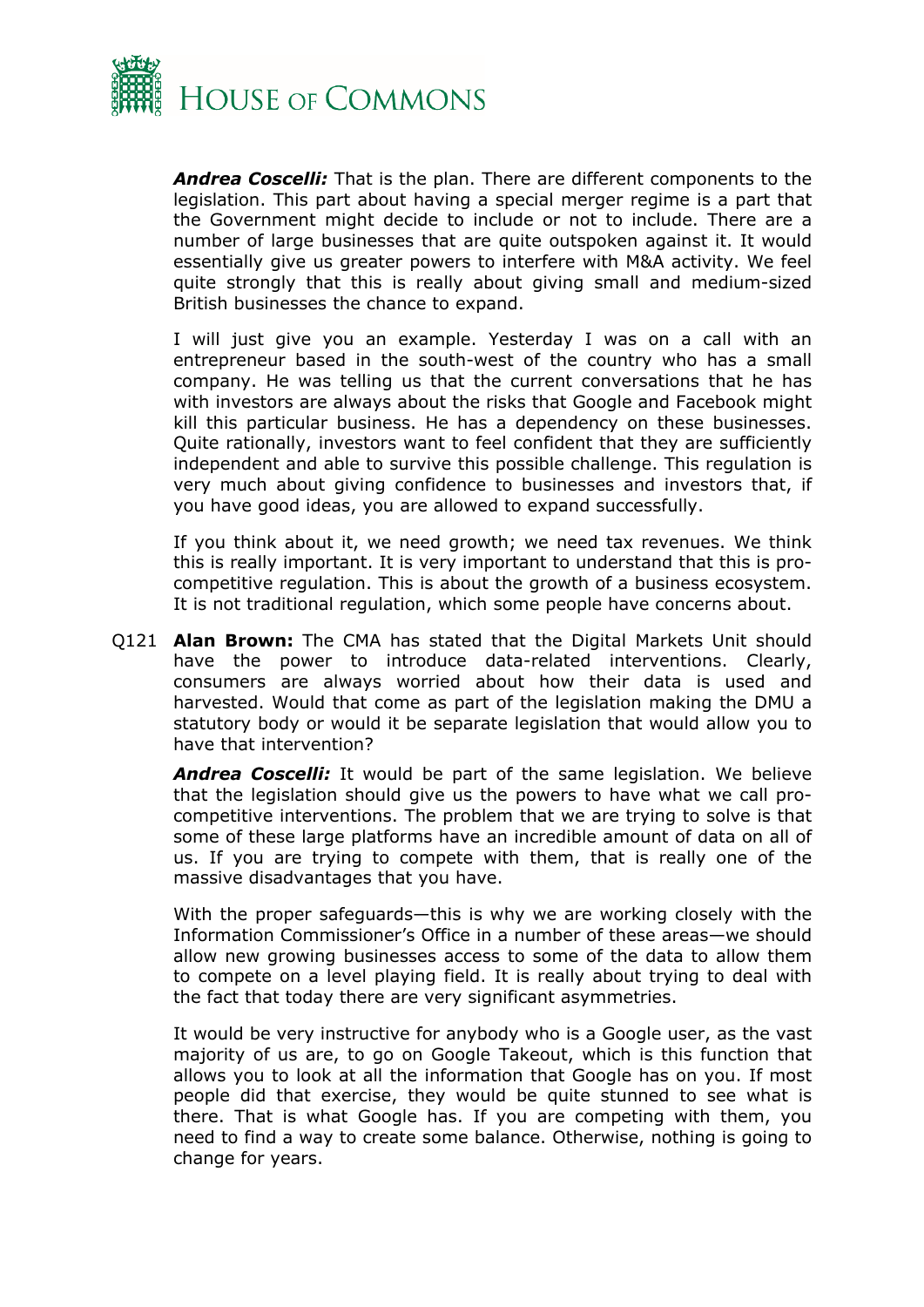

Q122 **Tonia Antoniazzi:** My questions are to you, Melanie. The draft Online Safety Bill included proposals to give Ofcom new powers, including fining companies and pursuing criminal action for non-compliance. You have spoken about having the flexibility to deliver the mission and the difficulties in recruiting for cybersecurity. Does Ofcom have the resources and the capacity to implement the Online Safety Bill effectively?

*Dame Melanie Dawes:* The short answer is yes; we think we do. We are building them, but we are under no illusions about the scale of the challenge. We are dealing with the biggest platforms; they are going to have very deep pockets. We have done a lot of engagement with the Treasury and DCMS about what we need over these next few years. That has been very constructive. As the Online Safety Bill is finalised, we will need to look at the scope and just check that the deal we have struck with the Government is appropriate for the final balance of responsibilities that we will have. That is one important factor.

We are also going to need to be very flexible. We are thinking right now about what we would do if we suddenly found ourselves with a very big legal battle and how we would be able to suddenly expand our resources. That is partly about how we pay for it, but it is also about how we find people at very short notice. We are thinking about that and we are trying to do as much contingency planning as we can.

In the end, Ofcom has a lot of existing expertise and experience, both on the commercial side and in the more traditional technologies, which we are expanding with online technologies. We have very good legal teams and good economists. We are building on a lot of strengths, but we are under no illusions about the task. It is a big preoccupation, as you can imagine, for me as chief executive to make sure we are building an organisation that is really fit for this task.

**Tonia Antoniazzi:** You are also trying to see the unforeseen consequences coming down the line.

*Dame Melanie Dawes:* Yes, exactly, to be prepared for all eventualities.

Q123 **Tonia Antoniazzi:** The Online Safety Bill has been criticised especially by organisations that you might call freedom of expression organisations. The reason why is its potential to undermine or prohibit the use of endto-end encryption. How can Ofcom ensure the protection of consumers' and businesses' data once the Online Safety Bill is implemented?

*Dame Melanie Dawes:* The question about end-to-end encryption is quite a live one for the Government. It is a real trade-off. It can have great benefits for privacy—the ICO, the Information Commissioner's Office, said something about this last week in fact—but it can also create environments where nobody can see what the risks are and where nobody can see what is going on.

Particularly when you think about the grooming of children and young people, and child sexual exploitation, there are safety concerns over the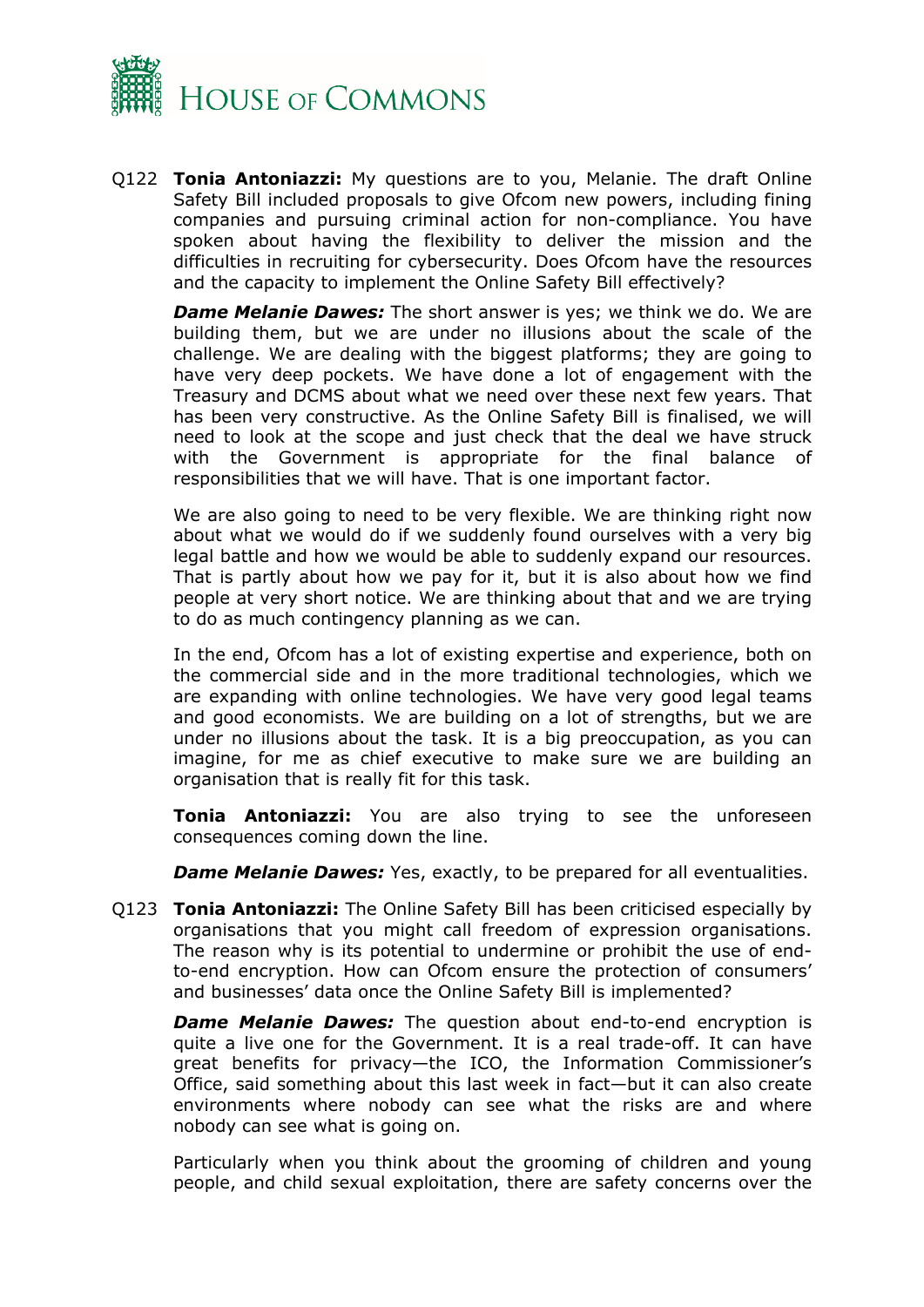

idea of an encrypted environment where the platforms do not even know what is going on and do not have the ability to see. That is the debate that is going on. As currently drafted, the Bill would not give Ofcom the ability to go in and require a particular kind of technology on encryption specifically. As I said, that debate is quite live at the moment.

Come what may, we know we are going to need to work really closely with the Information Commissioner's Office on this because of the tradeoffs. It is a really good example of why we set up the Digital Regulation Cooperation Forum, the DRCF. It is an issue where we want to do as much of the heavy lifting as regulators about where those trade-offs lie rather than just leave it to the industry. That is partly because the industry does not want that confusion, which is fair enough, but it is also because we do not want them to be playing one regulator off against another.

Q124 **Tonia Antoniazzi:** Your report, *Video-Sharing Platforms: Ofcom's Plan and Approach*, which was published in October last year, stated that the new rules such as age verification on video platforms will only apply to video streaming services with a regional headquarters in the UK. We all know how prolific YouTube is. It is the biggest player in the video streaming industry. How does Ofcom intend to regulate video streaming platforms effectively and fairly if it can regulate only a few selected platforms before the Online Safety Bill extends its regulations beyond the UK?

**Dame Melanie Dawes:** Yes, you are right. About 20 services are currently in scope of our video sharing platform regime. That does include some really popular services, particularly the ones that are children are really on these days, including TikTok, Snapchat and Twitch. It does not include YouTube, because it is headquartered in Dublin. Once the Online Safety Bill is enacted, that will change. Hopefully that is only a little more than a year away now. It is not a very long period that we have to wait.

We are trying to do two things. One is to use the video sharing platform regime as much as we can. We are sweating it really hard on things like age verification and making sure that services that have a lot of kids on them are designed with those children in mind, rather than pretending that it is just adults who are on their services when we know for a fact it is also a lot of younger people. We are also looking at hate speech, things like user flagging and reporting mechanisms and so on.

We have quite an active programme with those platforms. They are quite engaged. In some ways, it is a chance for them to get a bit ahead of the curve of what is coming next year versus their competitors. At the same time, we are also talking to YouTube, Google, Facebook, Twitter and the other big platforms, and we have been doing so for a while, to get under the bonnet of how they run their services and make decisions. We have talked to a lot of the policy people and lawyers, but also to some of the technologists and product designers. We have been making use of the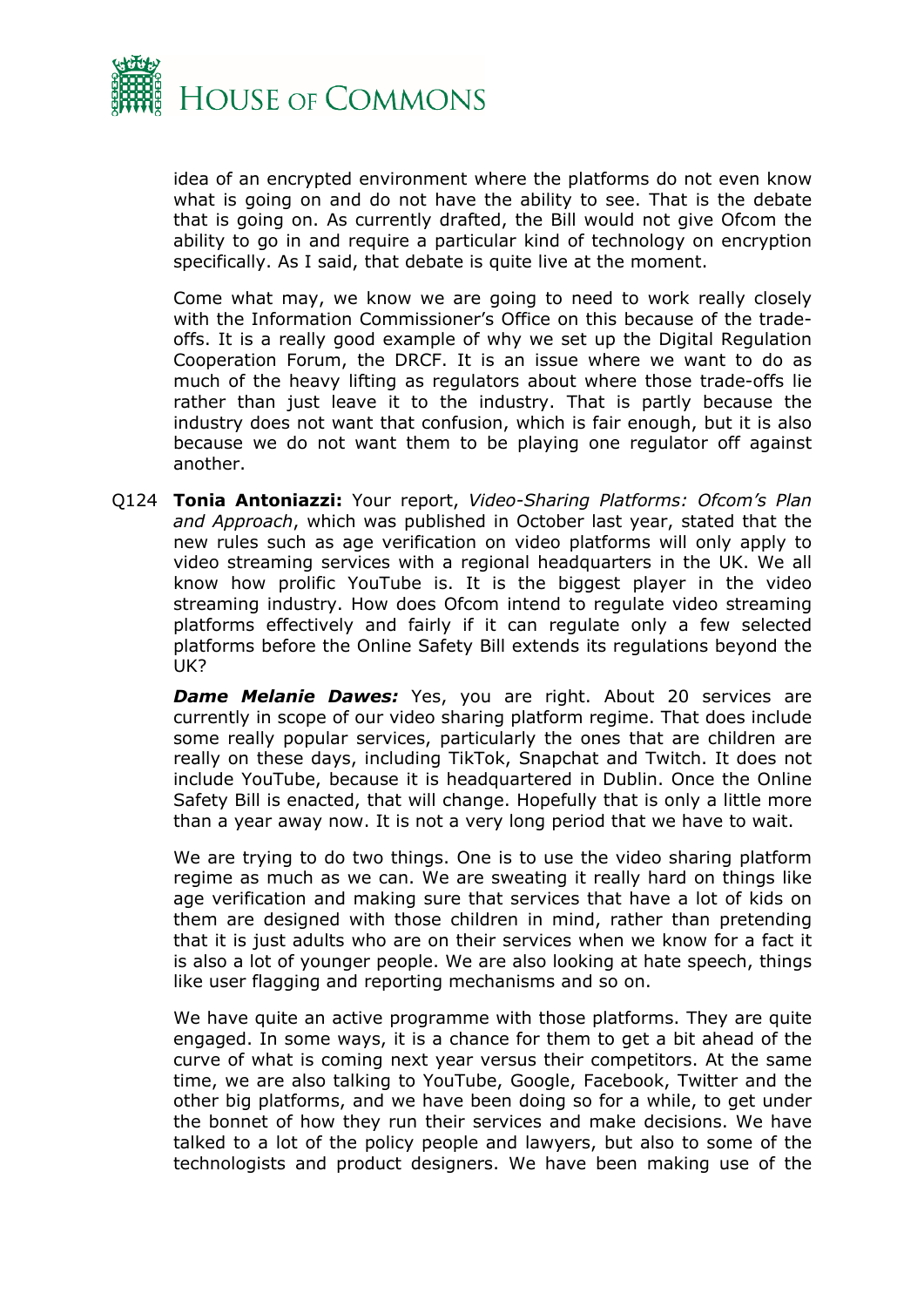

time so that we can move as quickly as possible once the new regime comes in.

Q125 **Andy McDonald:** Morning, both. I would like to ask you some questions about the Digital Regulation Cooperation Forum in a moment. Before I do, on this issue of funding, you talked about the markets being hot and trying to recruit people to come in to your services. Last week, statutory instruments were passed by this House whereby the Certification Officer, the regulator for trade unions, was given powers and a levy to raise funds to fund their organisation and the running of their offices. Has that model been given any thought? The principle has now been established; there is a precedent here. Could that become relevant? Would that give you the flexibility to compete? Is there any merit in that?

*Dame Melanie Dawes:* Ofcom is funded through a set of industry levies, like all the various statutory regulators. That is how the online safety regime will be funded once the legislation is in place. We are also subject to an overall cap that the Treasury sets, so we cannot go completely mad and start charging huge fees without any kind of oversight. That gives us quite a bit of flexibility, and we also have independence in how we run our budgets and what salary scales we set.

*Andrea Coscelli:* In our case, it is a bit of a live discussion. For the Digital Markets Unit, Government are currently consulting on whether it should be funded by a levy or by taxpayers. It would be quite complicated to run an organisation where most of the organisation comes from the taxpayer and some comes from the levy, because in a sense you need to pay people the same. It would be quite hard to run the same organisation where people in one area are paid more than people in a different area.

We are very open-minded. We are having all of these discussions. There is potentially also a way of thinking about the CMA moving outside the Civil Service and having greater flexibility on the same budget, which would have some attraction but also some complexities around pension treatment and various other things. We have some of these conversations with Treasury. It is something that we need to keep an open mind on. At the moment, as I was saying, we are reasonably okay in terms of where we are. There might be some scenarios where we are under quite a lot of pressure in a few years' time. This might be a very relevant discussion.

Q126 **Andy McDonald:** That is really informative and helpful. Turning to the forum itself, the House of Lords Communications and Digital Committee published its report in December last year. They argued that challenges remain within the forum such as its limited membership of regulators with relevant expertise. Should more regulators join the forum? What would the challenges and opportunities of an expanded membership be?

*Dame Melanie Dawes:* We have chosen for the moment to go for depth among four regulators rather than for breadth among many. There is a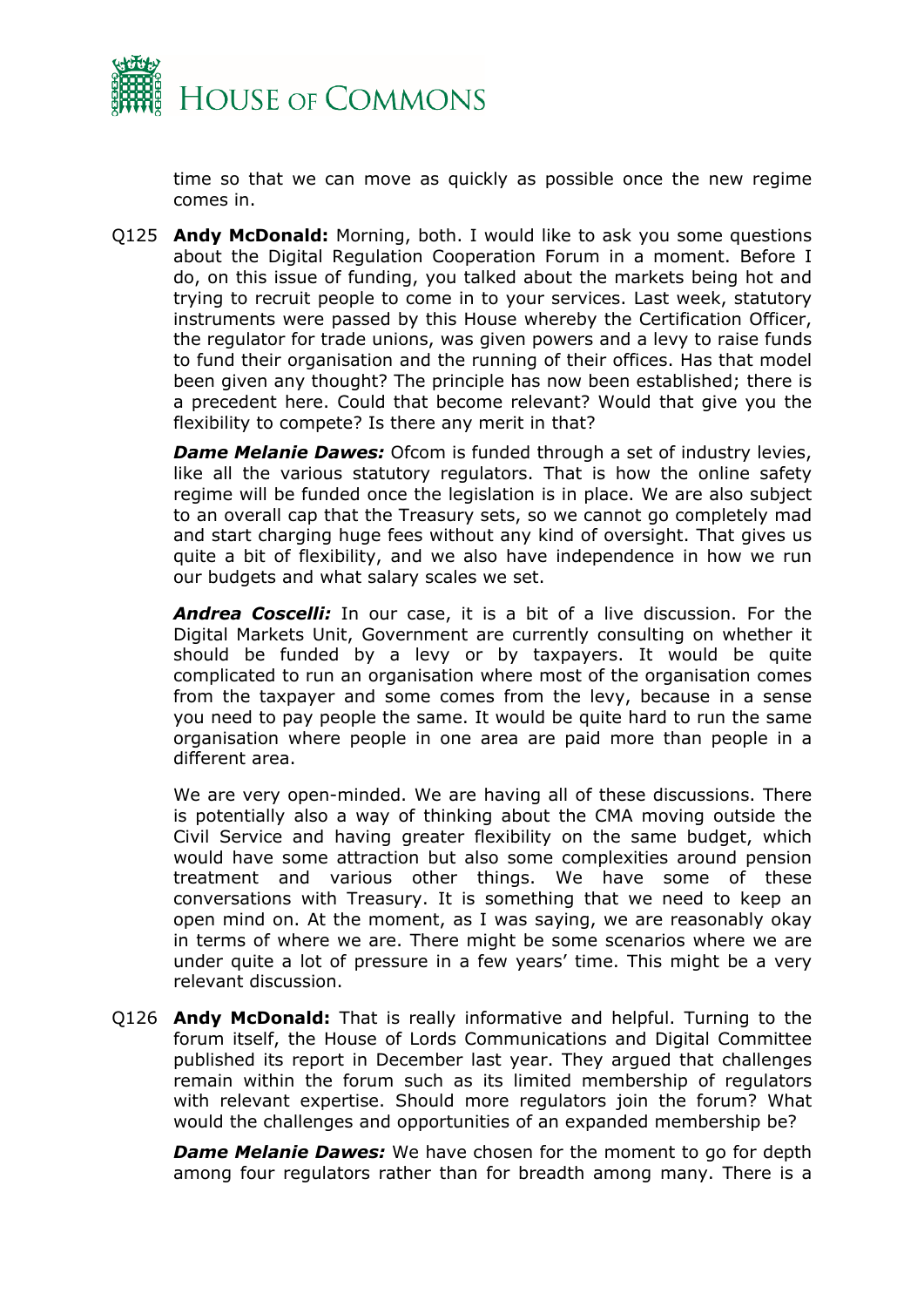

trade-off there: you cannot do both. It is very intensive and it is a big priority for all of us four. We are putting resource into it; we are putting a lot of our own time into it. We are really trying to get our organisations to work differently with each other.

That is where we are starting from, but we have already set up a forum for any other regulator that wants to be involved. In fact, once they get a bit more of an understanding of what we are up to, most of the other regulators say that they prefer to have a more bespoke partnership, for example getting involved in certain projects or in particular horizontal initiatives. Next week, for example, we are launching a research portal where you will be able to go for all research on digital regulation from pretty much any regulator. We are starting off with the DRCF members, but the Gambling Commission and the Advertising Standards Authority are joining us next week, and I hope that will expand.

We are trying to be flexible while being pretty intensive and very committed to what we are doing among the four, because we just think it is necessary. It is a very different and a deeper form of communication.

*Andrea Coscelli:* It is important for the Committee to be aware that we are co-operating with some of these other regulators on specific projects right now. If you think about two of the obvious candidates, the Payment Systems Regulator and the Advertising Standards Authority, today the CMA is running joint projects with them. It is not that, because they are not members of the DRCF, we are not reaching out to them and working with them on specific matters.

Q127 **Andy McDonald:** Related to that, the Joint Committee on the Draft Online Safety Bill report in December 2021 reiterated the House of Lords Communications and Digital Committee recommendations that regulators in the forum should be under a statutory requirement to co-operate and consult with one another. Does the forum require statutory powers to be effective and to ensure co-operation between regulators?

*Andrea Coscelli:* Personally, I do not think so. We are working very well together. It is important to bear in mind that each of us has a very clear statutory responsibility. For me it is essential to work closely with Melanie and the other agencies to deliver my statutory obligations. It would not make any difference to us to have a statutory requirement.

You can then go into hypotheticals. You can imagine a situation where suddenly you make the wrong appointments to the boards of some of these regulators and you have a board that irrationally decides not to cooperate with the others. In that case, technically, the statutory requirements could provide some leverage. Historically in this country regulators have always worked very closely together. We run a concurrency regime on the Competition Act, and every week we have multiple calls with regulators across a number of areas. It is not a first order issue. I am not worried about not having the statutory requirement.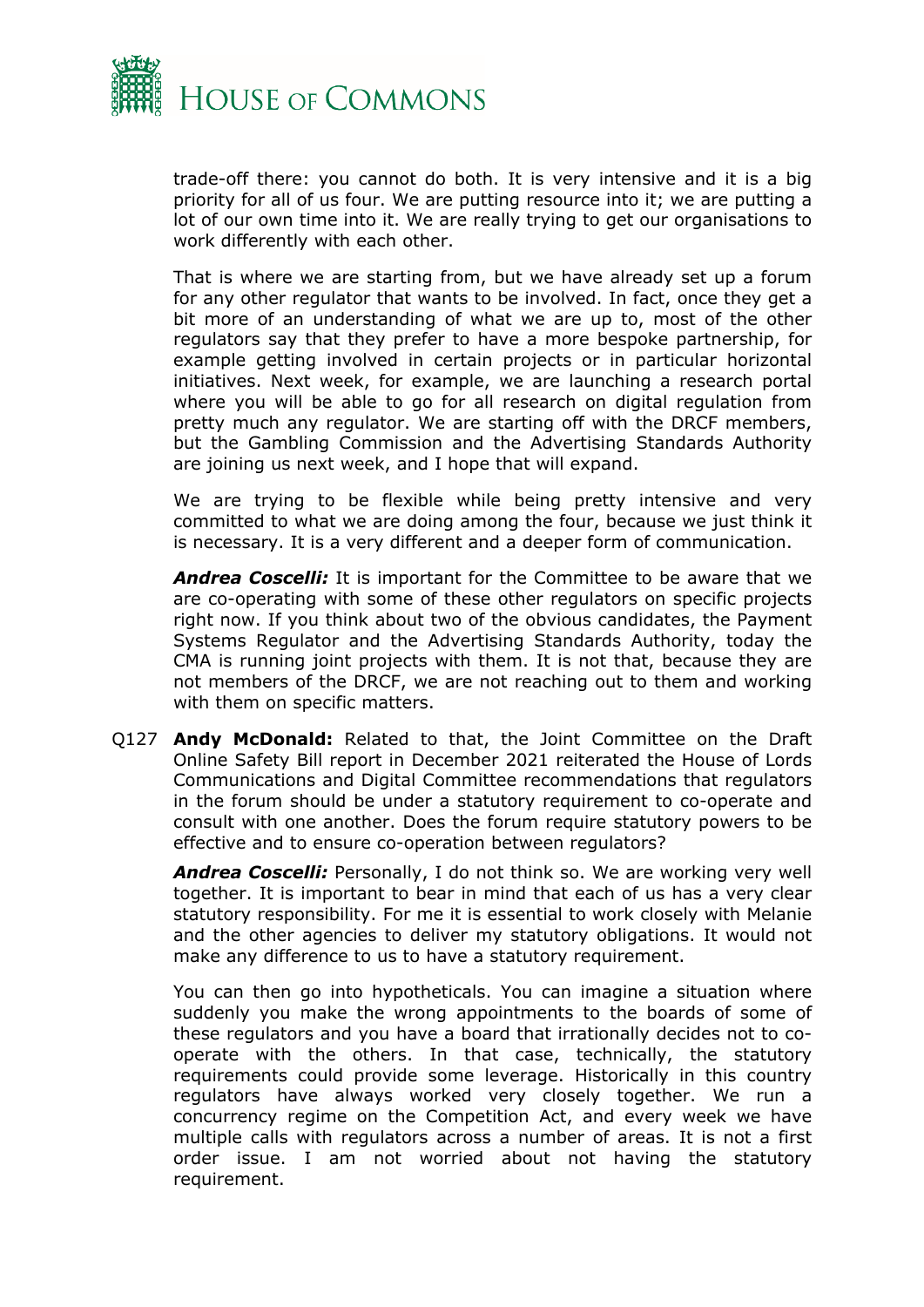

*Dame Melanie Dawes:* There are two slightly distinct things here. First, do we have sufficient statutory underpinnings to make us co-operate and support us co-operating? We have put some recommendations into Government on where some of our existing information gateways, requirements to consult and so on could be expanded beyond our existing remits to make sure they are there properly for the digital challenge. That is about making sure the pipes through which we communicate are as wide and as flexible as possible.

That is one set of issues, but it is a slightly distinct question as to whether the DRCF itself should become a statutory body. Our worry is that something that tries to set out in statute how we should co-operate and perhaps direct us in some way could get quite confusing. It could add a layer of bureaucracy, undercut our accountability for discharging our responsibilities and ultimately make it harder for our decisions to stick in court, because it gives people more reasons and more ability to challenge us.

We are quite wary about the suggestion of a body that would direct our co-operation, which is what you would be doing if you made the DRCF statutory. We are very actively working with Government on what we can do to expand and put a bit of a backstop, as Andrea was describing, around our requirements to co-operate while leaving it to our discretion as to how we do that.

Q128 **Andy McDonald:** In your current non-statutory form, can you point to actions that have been taken as a result of that co-operation that would really bolster this position of saying, "We are fine as we are; we do not need a statutory basis"? Is there anything that we can point to?

*Andrea Coscelli:* We have an ongoing investigation into Google on what is called the privacy sandbox. We worked very closely with the Information Commissioner's Office under the DRCF banner. We published draft commitments by Google, on which we worked together with the ICO. We will reach a final decision on that in the coming weeks. Together with the ICO, we published a paper giving guidance to businesses about the intersection of privacy and competition. We have done work on platforms and publishers together with Ofcom, which we sent to Government a couple of months ago. We are shortly going to publish a piece of work on algorithms for the big platforms, which is something that all of us are dealing with. We are trying to have a very clear set of principles that apply across all four bodies. It is a work programme that is very much focused on delivery.

We have—Melanie should get a lot of credit for it—just hired a very strong chief executive for DRCF, who unfortunately could not be here because she is in Beijing representing the UK at the Winter Olympics. She was a senior executive at Google and she is driving forward a very clear work programme for DRCF. It is very much a focus of what we are doing. I guess you have other examples as well.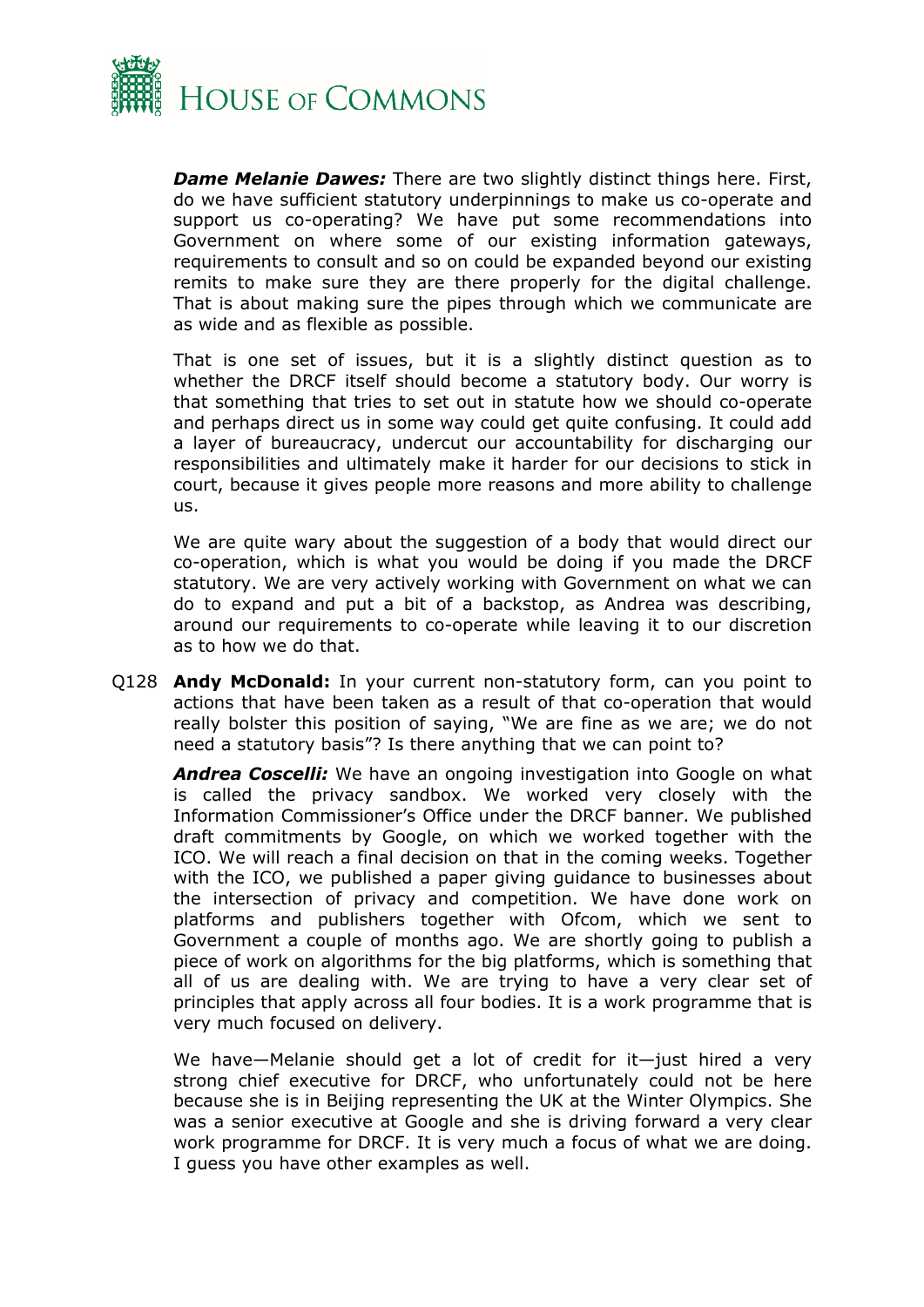

*Dame Melanie Dawes:* Yes. One of the concrete examples is the work we are doing at the moment with the Information Commissioner's Office on our video sharing platforms regulation and their children's code, which basically imposes new requirements on the platforms to protect the data privacy of children under GDPR. A lot of the things that you want platforms to do in terms of having safeguards for younger people in particular are similar to the kinds of things we are looking at for VSP regulation, such as age assurance and age verification.

We would like to be as seamless as possible in the future about that so that companies do not feel they have to engage with two codes on broadly the same thing. That would be a very concrete cross-agency piece of working, which is really just starting. For Ofcom and indeed for the CMA, because our new regimes are not up and running yet, a lot of this is still at what I would describe as the more strategic level at the moment—things like how we regulate algorithms and what we mean by design frameworks. It is quite technical, but it is also quite strategic. It is about getting ahead of the new issues. More and more, that will be followed by concrete regulatory projects where we are doing our jobs together more than we have ever done before.

Q129 **Andy McDonald:** If I understand you correctly, not being on a statutory footing does not mean you cannot be effective, because you are collaborating. If the regulation is there, it is inherent in the organisation itself; it does not necessarily have to be in the forum. Is that your position?

*Andrea Coscelli:* Exactly, yes. It is important for the Committee to bear in mind that the only way for regulators like us to do something useful for consumers is essentially to have a legal process of some sort that is supported and delivered by legislation. These are four high-performing regulators with important legal powers. We are hopefully getting additional legal powers in some areas. That is the way to achieve results. The DRCF is part of that picture, but it is always about using the legal powers around the regulators. That is why we are quite confident that the current structure is delivering and will deliver more for consumers in the coming years.

*Dame Melanie Dawes:* Can I just add one point? It is very important that, as four regulators, we hold ourselves to account collectively as well as individually. To be honest, we are very glad to see the interest in Parliament about that. We completely get that we need to be accountable together and not just individually. We are glad to be here today, but we would strongly support ideas as to how the DRCF can be held to account in the future by Parliament, because what we are doing as joined-up regulators is slightly different to what we have done before.

Q130 **Chair:** What would you like that to look like?

*Dame Melanie Dawes:* It can be a particular committee. There are proposals for a new joint committee. It could be one of the existing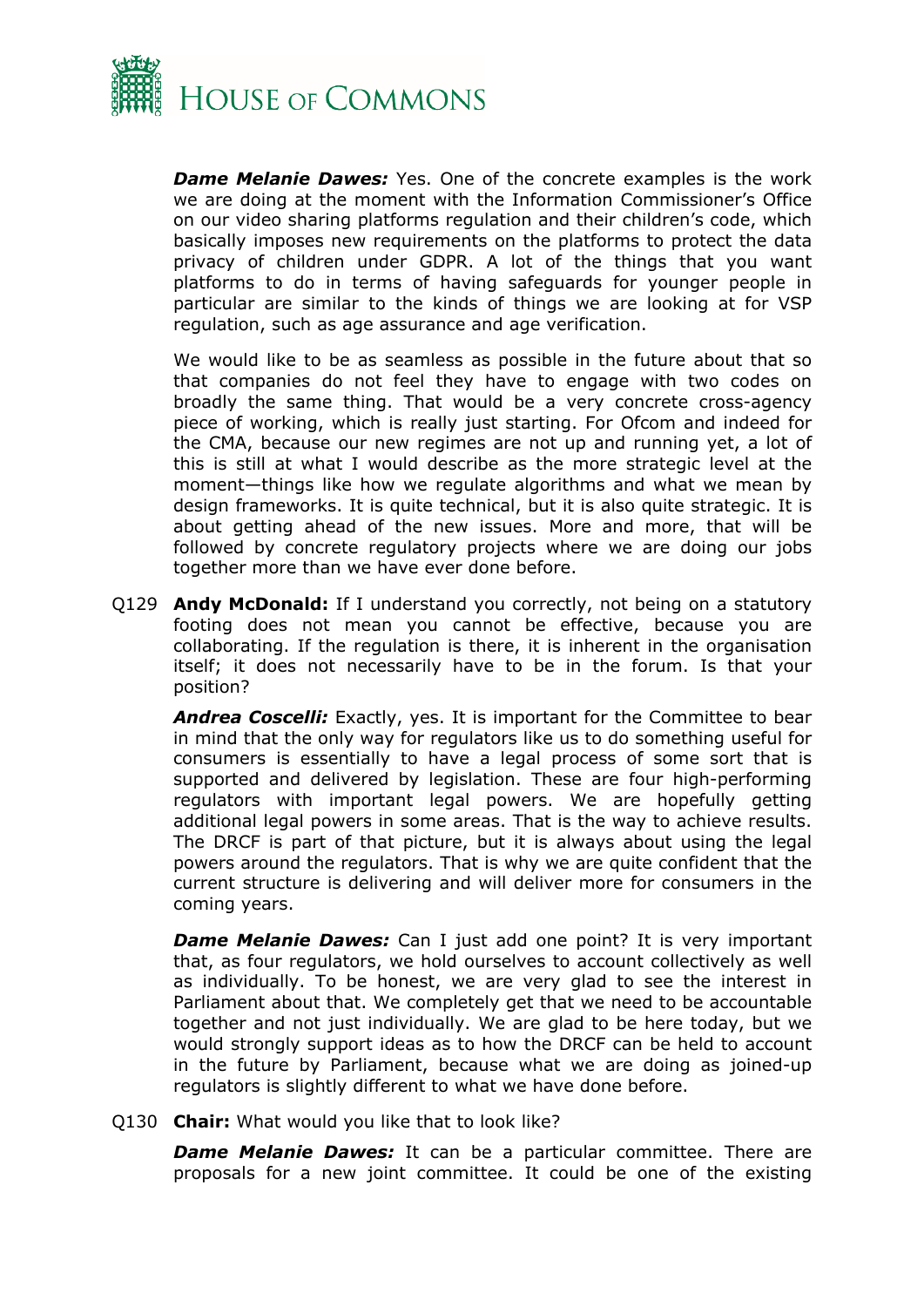

committees. There could be several committees that are interested in our work. We would just request that we do not get too over-booked. We are already trying to be very public about our plans. At the end of this financial year, we will publish a report on what we have achieved in our first year, what we have learned and how we will apply that in the years ahead. That will be something that we would be happy to account to Parliament on in whatever form. As I say, it might be of interest to several committees.

Q131 **Charlotte Nichols:** The G7 digital summit compendium highlighted the need for continued collaboration between competition agencies, other regulators and Governments to be able to address the challenges of digital firms operating across borders and jurisdictions. We have spoken a bit today about issues to do with end-to-end encryption, but I am interested in regulatory divergence between us and the EU, which could mean that people are able to use, for example, virtual private networks to appear to be accessing the internet from a different part of the world when they are actually within the UK, in order to circumvent the restrictions and duties that we might place on tech companies.

I will start with Dame Melanie. How should the CMA and the DRCF learn from and work with the European Commission and the Federal Trade Commission around these issues?

**Dame Melanie Dawes:** It is a very good question. Because of the global nature of these platforms, we have to co-operate internationally better than ever before just as we have to co-operate within the UK's boundaries. We have quite long-established and very good partnerships certainly on the Ofcom side with the Federal Trade Commission and, in our case, the Federal Communications Commission in the US.

We want to stay close to what the European Union is doing. As Andrea was saying earlier, they are bringing forward twin legislation that very much mirrors what we are doing in the UK on digital markets and online safety. We are going to have to choose where we want to diverge from what they are doing, and the legislation does that in a number of respects. As regulators, we will have choices as well. Sometimes it will make sense for us all to agree to do broadly the same thing and to reach a common international accord on that.

For example, what does good age verification software look like, if you really need to stop under-18s accessing an adult site? That is a technical technology question that does not need to be answered differently in every jurisdiction. It is just the sort of thing that we can co-operate on. Boundaries around freedom of speech, freedom of expression and harmful disinformation are more political questions where different Parliaments are going to want to draw different lines. Indeed, I suspect that there probably will not be any regulatory action in the US on that.

It is going to be complicated, but we are used to that. From Ofcom's perspective, what is interesting is that Brexit has opened us up a bit to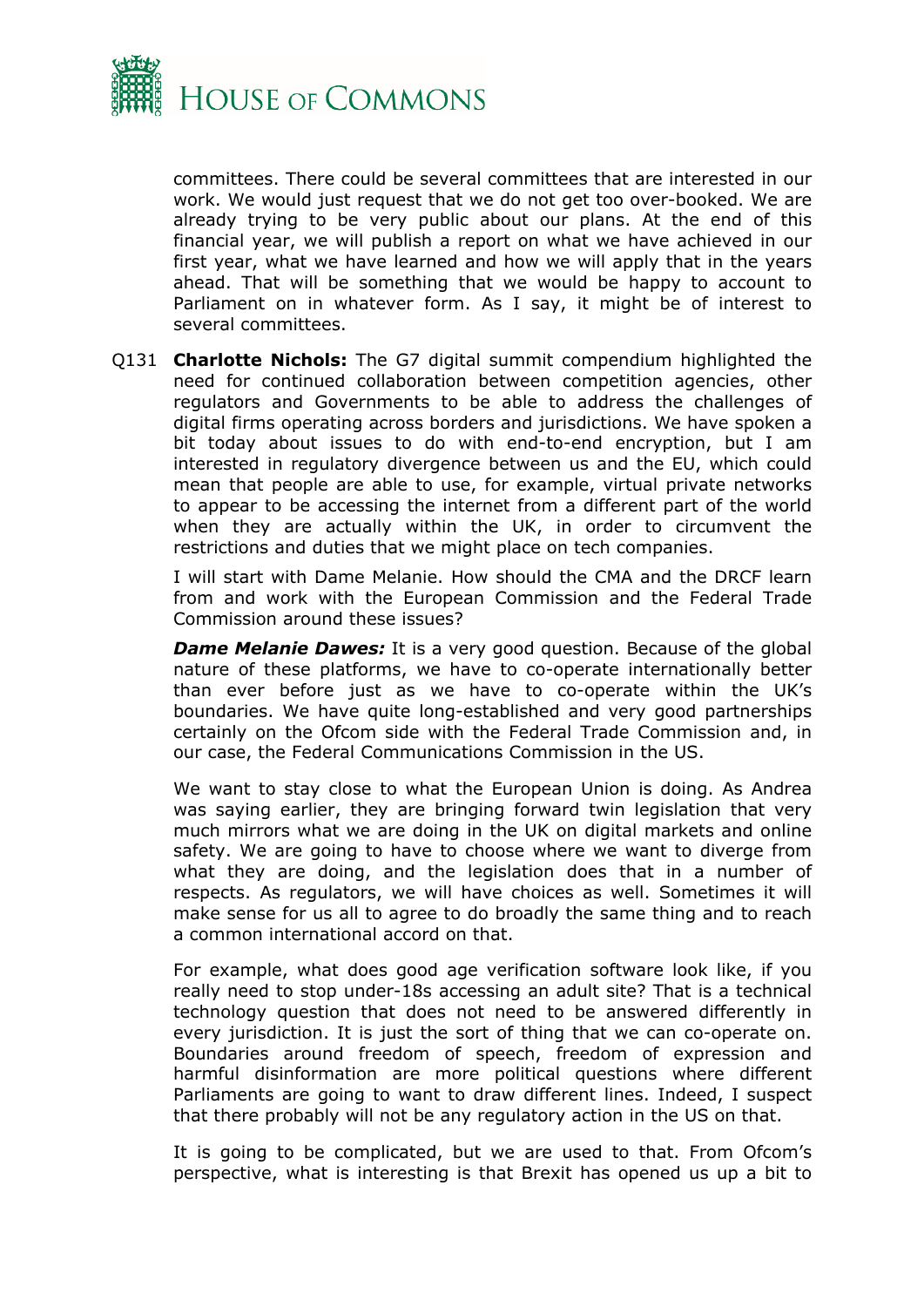

explore partnerships, for example, with the Australians, who are one of the only other countries that already have an online safety regime up and running, or the Canadians, who are thinking in the same way. With the Irish likely to be in a leading role on the European side because so many companies are platformed in Dublin, there is quite a strong English language axis building up around online safety, which is potentially quite constructive.

*Andrea Coscelli:* We are working very closely with a number of agencies very much as Melanie has said. The way that I see our role is very much to be aware of what others are doing and trying to co-ordinate when needed. For instance, if you think about a global merger like Microsoft buying a gaming company, it makes a lot of sense for us to work closely with the European Union, the Americans and others, because in many ways you would expect the answer to be the same in the different jurisdictions. It is also important to bear in mind that these companies are very large in each individual country. They are much bigger than a lot of the national companies that we believe are very important players. A degree of divergence and sovereignty is really important in this debate as well.

We see our role as trying to explain to Parliament the various trade-offs and options on the table. Ultimately, there are clearly trade-offs between convergence and divergence, and people need to decide on the basis of that. Full convergence is not the answer. These are critical questions and very important players. Interestingly, a number of countries are moving in that direction. There is a lot of activity in the US but also within member states in the European Union. People are coming to the same conclusion: if they feel strongly about regulating particular aspects of platforms, they should just do it, even if others do not.

Q132 **Charlotte Nichols:** To come back on that point in terms of trade deals, we have seen that the US is looking to push, particularly with smaller countries around the world, the section 230 provisions on platform liability. You talked about the question of which model we seek to have closer convergence with: the US model, where platforms are not liable for third-party content hosted on their sites and have a constitutional right to a much wider amount of free speech than we have in this country, or something more towards the European model. Are we looking to go further than the EU in terms of that divergence or are we looking to go more towards a US-style model? I would personally be very, very concerned about that.

*Dame Melanie Dawes:* Ultimately, this is a question for Government, for Parliament and for the Bill. The US legal framework asks the question, "Is this platform a publisher?" whereas the UK Bill imposes a duty of care on the platforms to their users. That has a number of implications. First, it is not just about content, although it is about harmful content. It is also about the experience—the risk of being groomed or being bullied. It is a broader concept of care and harm than just a publisher notion of content.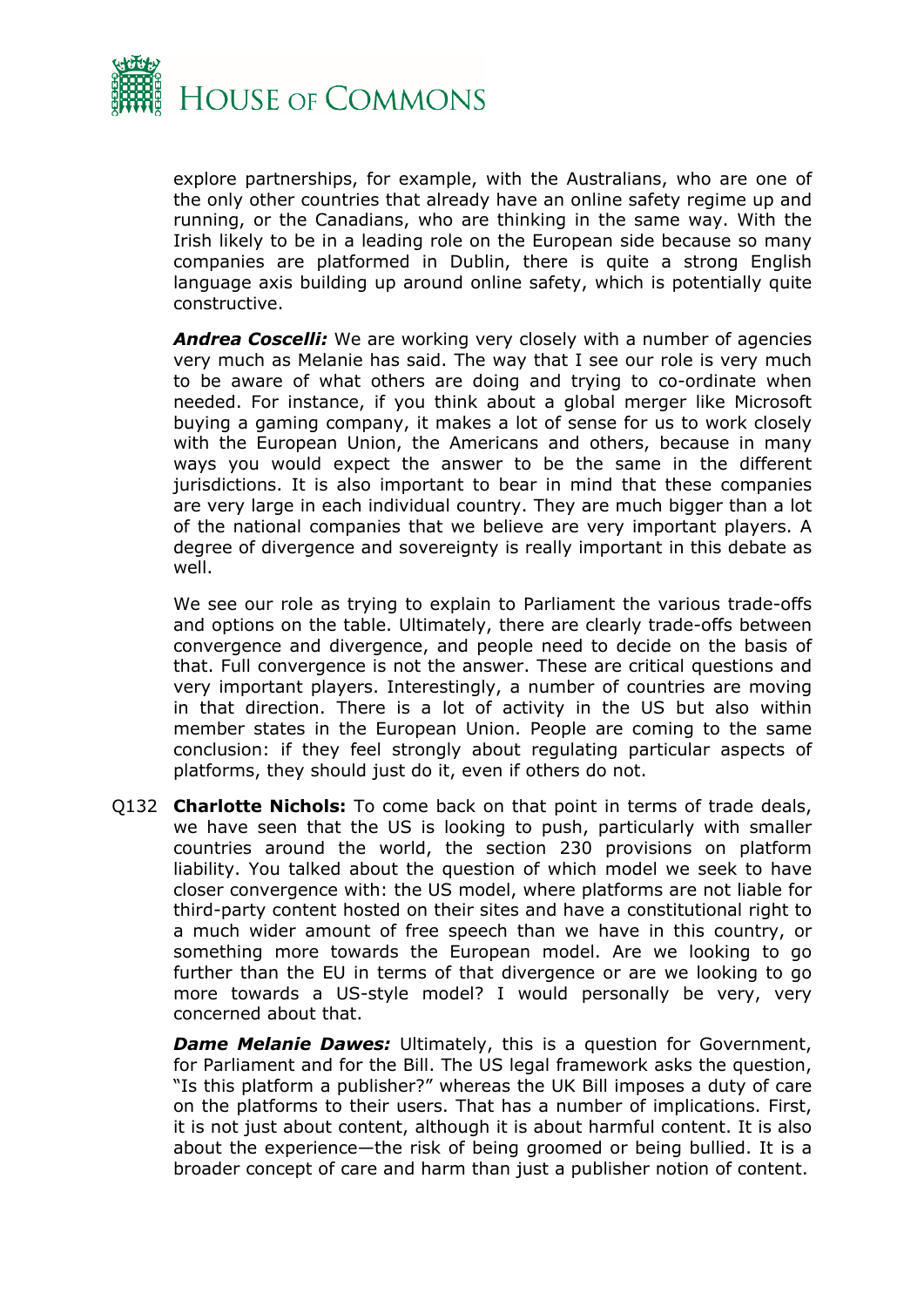

You are right: the US, for example, no longer has any media content regulation. It used to, but it no longer does. The UK has a long tradition of a broadcasting code overseen by Ofcom that has to both uphold freedom of speech, which we hold very dear in Ofcom, and step in occasionally—it is quite occasional—where harmful material has been broadcast. When we step in, it is nearly always seriously harmful hate speech or extremely serious misinformation. It is very rarely because people were offended.

That is a rather long way of saying that we will be quite different from the US, but a lot of people in the US are quite interested by what the UK and Ofcom are doing and quite pleased that we are going to be setting some global benchmarks here. I think they are going to want to work with us, even if they are not legislating in the same way.

*Andrea Coscelli:* We have looked at some of these issues from a consumer protection point of view in terms of fraud, scams, fake reviews and all sorts of other problematic things hosted on the platforms. I would find it quite odd if we were to find these things acceptable because of a historical issue in the US, which I am not sure should have a very significant impact on the choices we make here.

Q133 **Paul Howell:** I would just like to change slightly and look from a business perspective. We are concerned that the need for the regulation is all about protecting consumers and the impact there. Can I just explore a little bit about how you would work with businesses to ensure they are not disproportionately negatively affected when the increased regulation is applied?

*Andrea Coscelli:* It is important to bear in mind that the DMU regulation will only apply to a handful of very large platforms. Every other business would not see any change. Our view is that it will be beneficial to SMEs, because the intent and the purpose is to help them compete on a level playing field. I would be worried if businesses outside the very large platforms complained to us or to you about the legislation, because it is very much intended to help them.

As with any sort of legislation, we have no particular desire to introduce new regulations. These things are complicated and it is always very important to have a cost-benefit analysis. For a number of years we have seen outcomes that we are not happy with, and that is why we are proposing it. Absent that, we would not be proposing it. In many ways, it is going to be a lot of extra work and extra cost to taxpayers to put it in place. It is very much a cost-benefit analysis point, and we think the benefits are likely to be very large and to outweigh the extra cost.

*Dame Melanie Dawes:* From Ofcom's perspective, whenever you introduce a new ex ante regulatory regime, there is always a risk that it is easier for the big guys to comply because they have deeper pockets, which squeezes the little firms or the new firms that are coming through. It is always a risk. There are a number of ways that the Bill sets out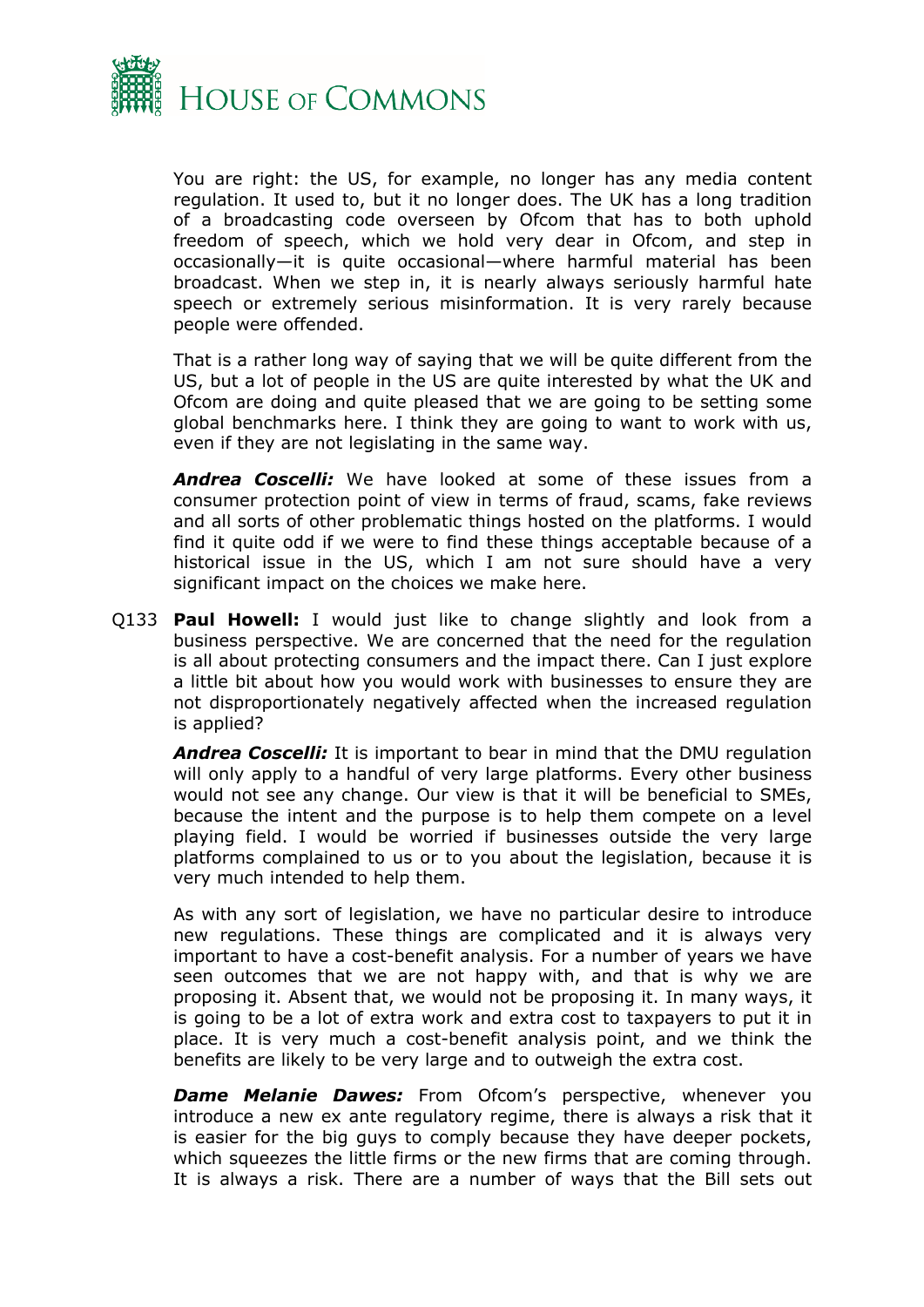

Ofcom's obligations, which require us to be proportionate and to take into account the need to promote innovation. That will help us be required to take those things into account in our decision-making.

The tier system in the Bill means that the biggest obligations fall on the largest platforms with the biggest reach. For smaller platforms, the key thing will be that they do a good risk assessment, that they are clear what features of their platforms might be creating risk and that they are clear about how they are addressing that risk. There will be many services where there is not a lot more to do; there is very clear and good community moderation, and not a great deal more that needs to be invested in. This is about the larger platforms and those with lots of children, where speech can go very viral very quickly. By their very nature, those are the bigger platforms, where we need to see the most by way of accountability and transparency. It is an important issue, but it is one that we are very alive to.

Finally, if we get this right, we will have the capacity to support and grow a safety tech industry in the UK around the Online Safety Bill. That is a real opportunity for growth and innovation in that particular sphere.

Q134 **Paul Howell:** I guess there is some sort of monitoring. You talked earlier about the need to allow smaller firms to grow, expand and get through. All of a sudden, the smaller firms become the medium, and the medium hopefully become the large and get a platform based on that. You have to have observation of the changes in a business as well.

*Andrea Coscelli:* In our case, there is quite a long way to go for a lot of the small and medium-sized category.

*Dame Melanie Dawes:* At the moment, if you are a growing firm, the risk is that you are going to be bought by one of the platforms in a deal you cannot refuse. This is one of the reasons why I so strongly support the DMU, because we need to tackle that entrenched market power at source if we are going to grow an online economy that is perhaps a bit broader and more interesting than the one we have today.

Q135 **Paul Howell:** One thing that has been touched on as we have gone through this is the fact that you have different regulatory authorities throughout the world. As these firms are growing, they are going to have to deal with different progress at different stages. How can you help these smaller businesses get through that uncertainty stage? As you say, the EU might be slightly behind or slightly ahead; the US might be slightly behind or slightly ahead. They are trying to deal with all three simultaneously. Is there anything you can do to support businesses in that?

*Dame Melanie Dawes:* This is why the UK's first-mover advantage, if we can still hang on to it, is quite important. If we can set the standards first, we hope others will follow. On video sharing platforms, we are ahead of the rest of Europe. No one else has got a regime up and running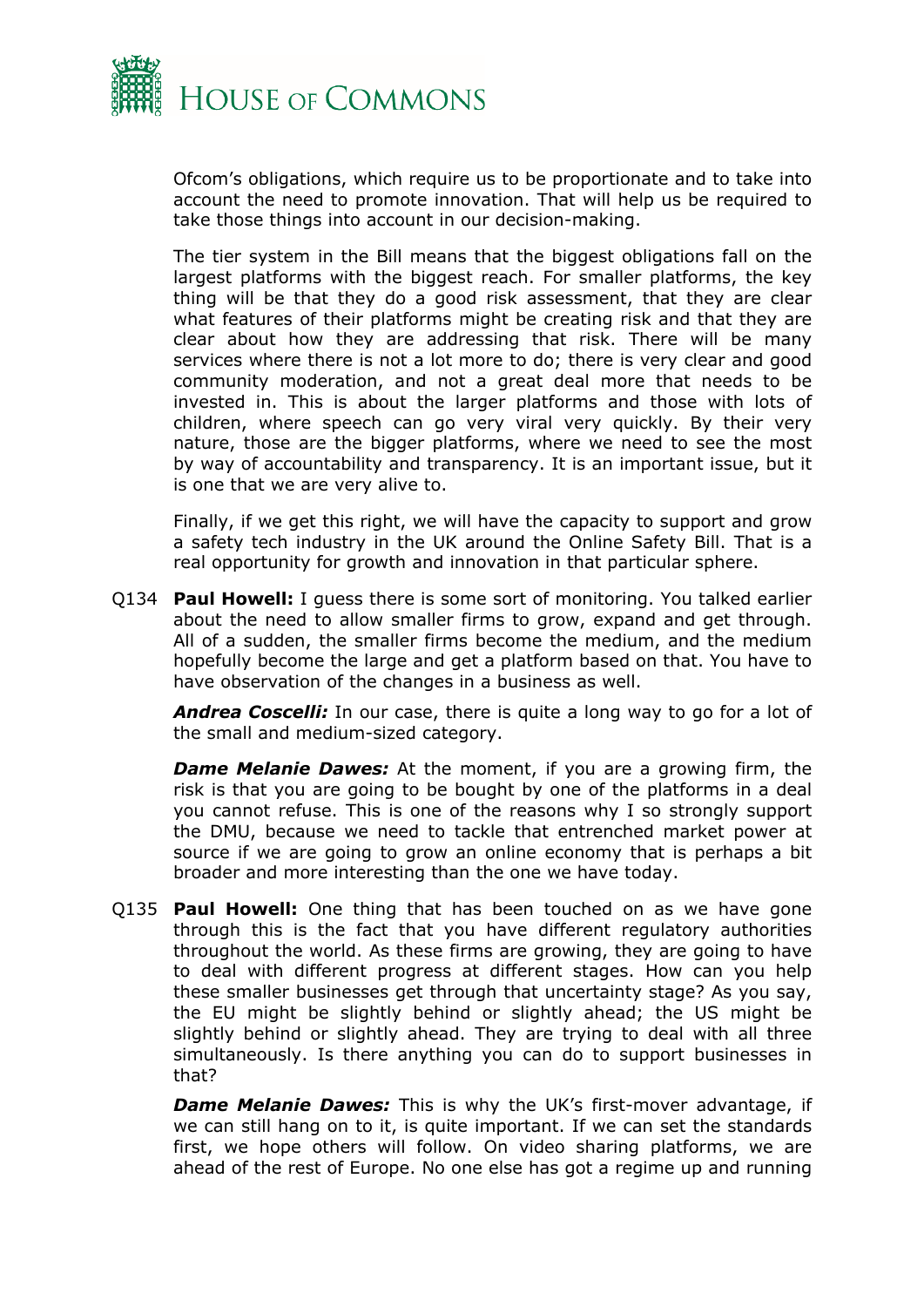

as quickly as us. No one else has anything quite like the Information Commissioner's children's code. That is already setting new standards.

As I was saying earlier, we are going to need to be very pragmatic here. There is no point in the UK having a marginally different set of standards to other countries just for the sake of it, if that stymies innovation. The other important principle of the Online Safety Bill is that, for the most part, we are not going to be mandating that this or that is a solution. The onus in the Bill is placed on companies to do their risk assessments and come up with their solutions. The circumstances in which Ofcom will be intervening and saying, "This is the concrete answer" are really very rare. It is more about increasing accountability and transparency across the industry.

*Andrea Coscelli:* From our point of view, it is a very valid point. Because of the constant communication with our international counterparts, we try to have convergence wherever it makes sense. We were talking about data access or interoperability before. If we end up designing that, I would hope that we can work with our counterparts to do it in a way that is consistent so that small and medium-sized companies operating across countries can access the same processes. It is absolutely one of the objectives for us.

**Chair:** That brings this first panel to an end. Dame Melanie Dawes and Dr Andrea Coscelli, thank you for your answers to our questions this morning.

## Examination of witnesses

Witnesses: Neil Ross, Camilla de Coverly Veale and Sunil Patel

Q136 **Chair:** We are now going to move on to panel two, where we are going to welcome Neil Ross from techUK, Camilla de Coverly Veale from The Coalition for a Digital Economy and Sunil Patel from PwC. Good morning to all of you. Thank you for coming to be with us today. You all heard the first panel. It sounds like an expanding range of regulation, expanding numbers of regulatory staff and expanding enforcement powers, albeit in the context of leaving the EU. We are interested in this panel to understand what all of that means for business activity for the businesses that you represent. Does this feel like a positive or a negative thing to your organisations and are you seeing any impact at this stage in the market?

**Sunil Patel:** Good morning, Chair, and thank you for inviting us to this Committee. I was listening intently to the previous panel session. Broadly, what this Committee doing, in trying to develop some new regulatory apparatus for the digital markets, is really to be applauded, because we need to be able to balance protection from online harms, as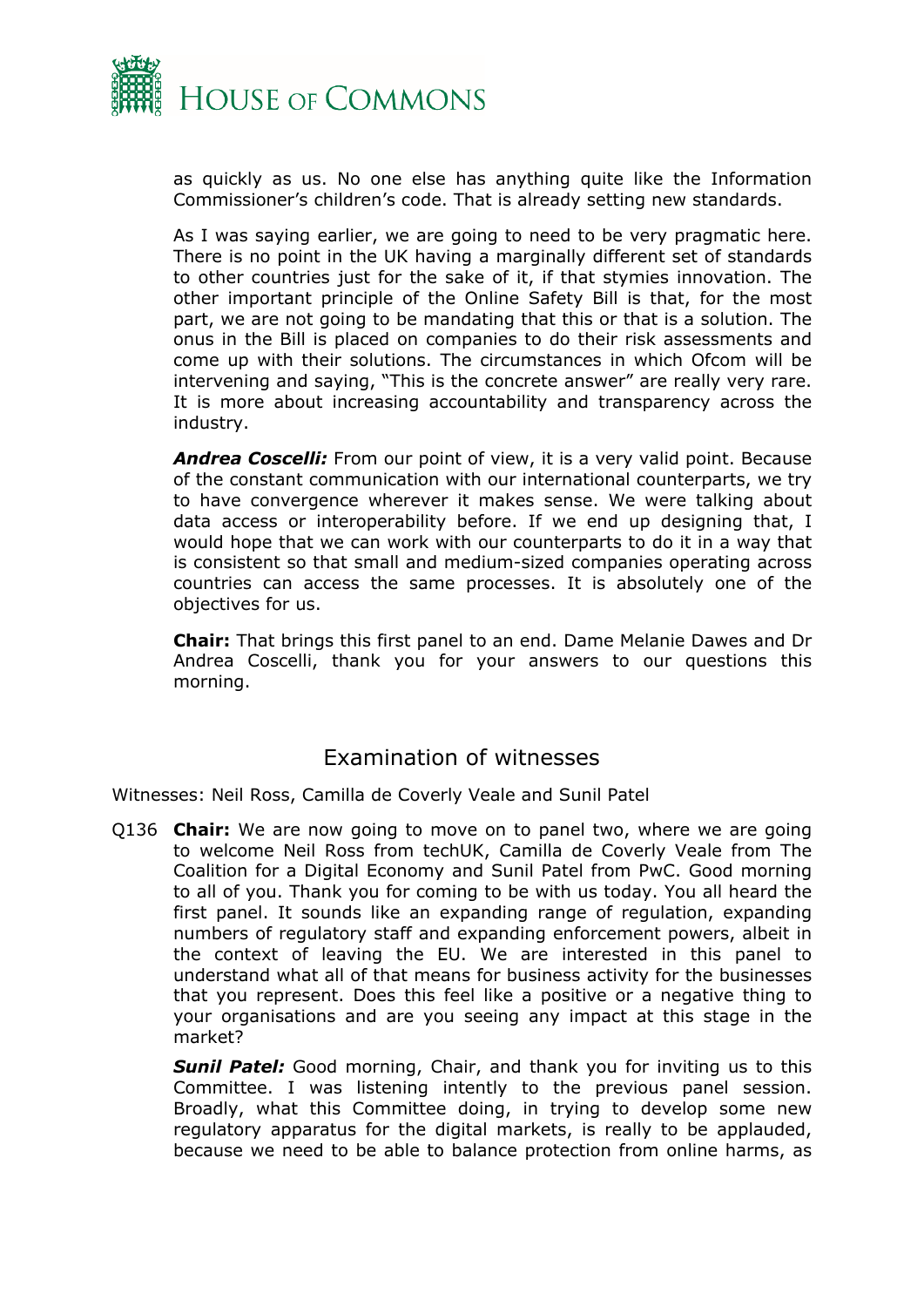

we were hearing, as well as support pro-competition and pro-innovation across the UK. That is going to be really vital to our future growth.

There are quite a lot of challenges in how we get that right and we heard some of them in the previous session. We should really think about the right balance that we achieve. My key point, which we can explore, is about how the regulator can partner with business and industry to achieve the growth outcomes that we want for our broader economy. How can we achieve the right outcomes using regulation as an enabling factor for that? That is something that we should consider.

The large technology companies are part of our economy just as much as the small technology companies. It is really how we create the right ecosystem across the UK across all sectors, so that we can drive growth and innovation, and support competition. Those would be my opening comments.

*Neil Ross:* The organisation I represent, techUK, has about 850 technology companies in membership. It ranges from companies of five, six or seven people building a digital service in their room and scales all the way up to the companies that are likely to be designated as having strategic market status in the Digital Markets Unit proposals that are being consulted on.

Generally speaking, across the membership there is a welcoming of the DMU proposals, particularly when they compare it to the European Union's DMA proposals. The core strengths in particular seem to be the focus on where there is strategic market status, so this big designation that you are a very large company, but you also have a strategic status in the market, but focusing that on specific digital activities. It is not designating the entire company, but focusing in where there are concerns about competition in the market itself. Then, when you peel down from that, the code of conduct and the PCI requirements seem to be the right track for how to implement that regime.

On the whole, the approach that we get from members is asking, "How do we get this right?" The focus in that tends to be ensuring that there is a strong evidence base for action being taken, a strong evidence base for designating SMS in the first place and the fact that, if a company does drop in size or exit the SMS status, those requirements can be peeled away. By and large, there is a general welcoming of these proposals that are being consulted on.

Q137 **Chair:** You said that your members are more concerned about the digital markets legislation in the EU compared to what we are proposing in the UK. What are the key reasons for that?

*Neil Ross:* The key reasons are the way the DMA proposals seek to assign gatekeepers using much more blunt tools, so things like market capitalisation, the number of users and the size of the company more generally, rather than a much more evidence-led approach to identify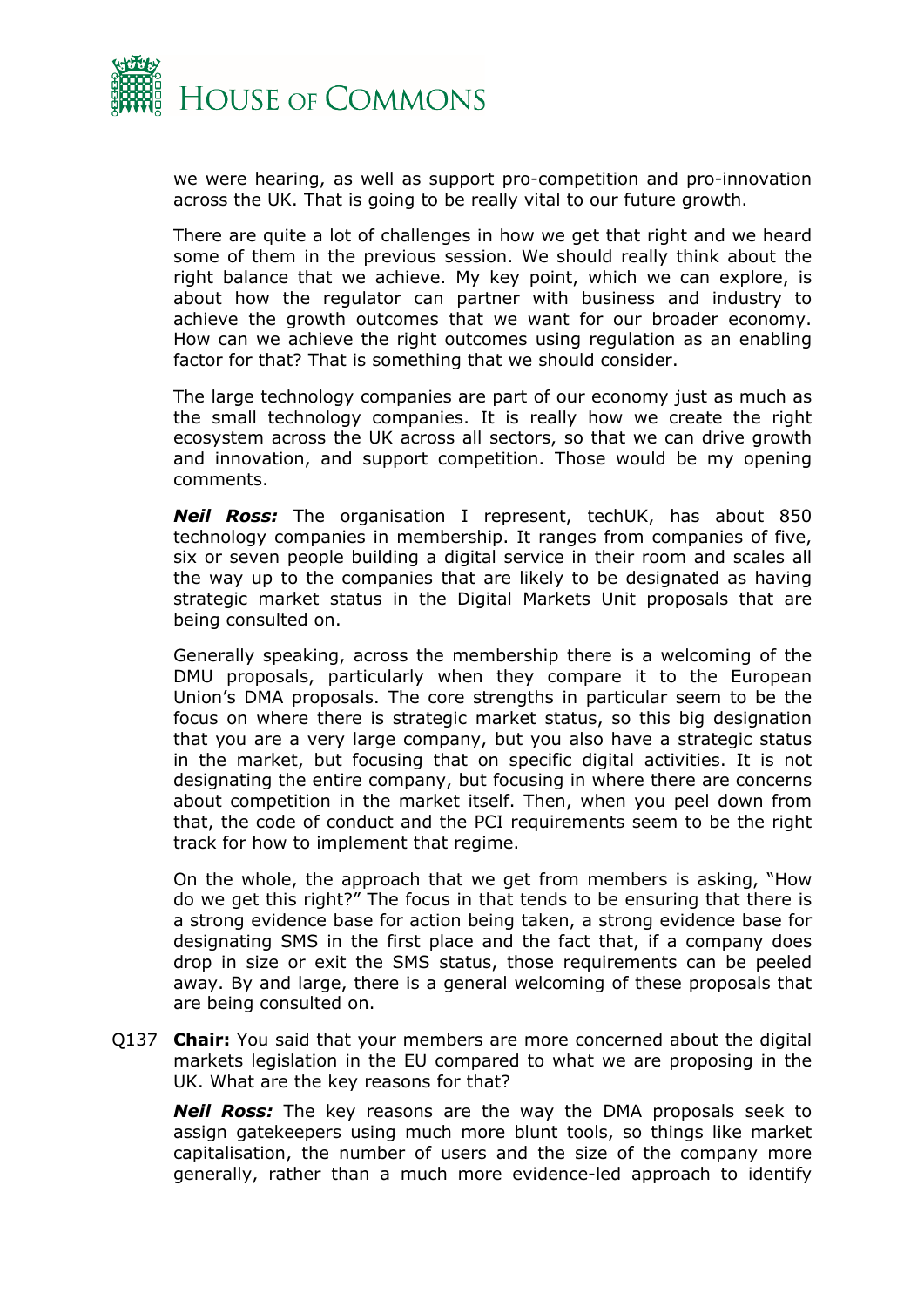

whether there are competitive concerns in the activity we are talking about. It is seen as a much blunter instrument.

Equally, when it comes to dealing with concerns around competition in the UK's DMU proposal, there would be, it seems, relatively high principles set in legislation, and then the DMU itself would be able to discuss with the firms in scope a code of conduct for how to improve competition in the market, whereas the DMA sets broad-brush proposals that cut across all those companies that are regulated. Generally speaking, the view from our members is that the DMU proposals are much more targeted and, as a result, much more likely to take on anticompetitive behaviour in the market itself because of that focus and evidence-led approach.

Q138 **Chair:** Camilla, from a Coadec perspective, is all of this regulatory reform activity welcome?

*Camilla de Coverly Veale:* We see ourselves as an advocate for early stage start-ups, scale-ups and generally the start-up ecosystem. We are broadly supportive of the DMU. Anything that will give the CMA more expertise within these markets and more resources to uncover anticompetitive practices is welcome, because start-ups want competitive markets. They thrive in them. They believe that they will win and they will challenge the incumbents.

However, what we are slightly concerned about is that the DMU ends up clamping down on mergers and acquisition, and exit by M&A, because it is such a critical recycler of talent, capital and knowledge within the ecosystem. I am sure we will get on to this in more depth later. That is our main concern with the DMU.

There is some concern also within the ecosystem that the DMU might end up being a manager of monopolies, almost like utilities-style regulation, rather than something that helps challengers challenge incumbents. We are a little concerned about that.

Q139 **Tonia Antoniazzi:** My question is for Neil. The EU Digital Markets Act proposes a static set of rules for digital businesses, whereas the UK Digital Markets Unit approach sets out a code of conduct for businesses with strategic market status. What impact will this code of conduct approach have for UK businesses?

**Neil Ross:** Is this on the DMA side? Is this on the EU side or the UK side?

Q140 **Tonia Antoniazzi:** What impact is it going to have on the UK businesses if it is a code of conduct for the market? Can you pull on both of them to make it clearer for all of us?

*Neil Ross:* As I was saying, the DMU proposal is much more specific and, in a sense, the code of conduct requirements will be tailored to each of the individual firms that are assigned SMS status, whereas the DMA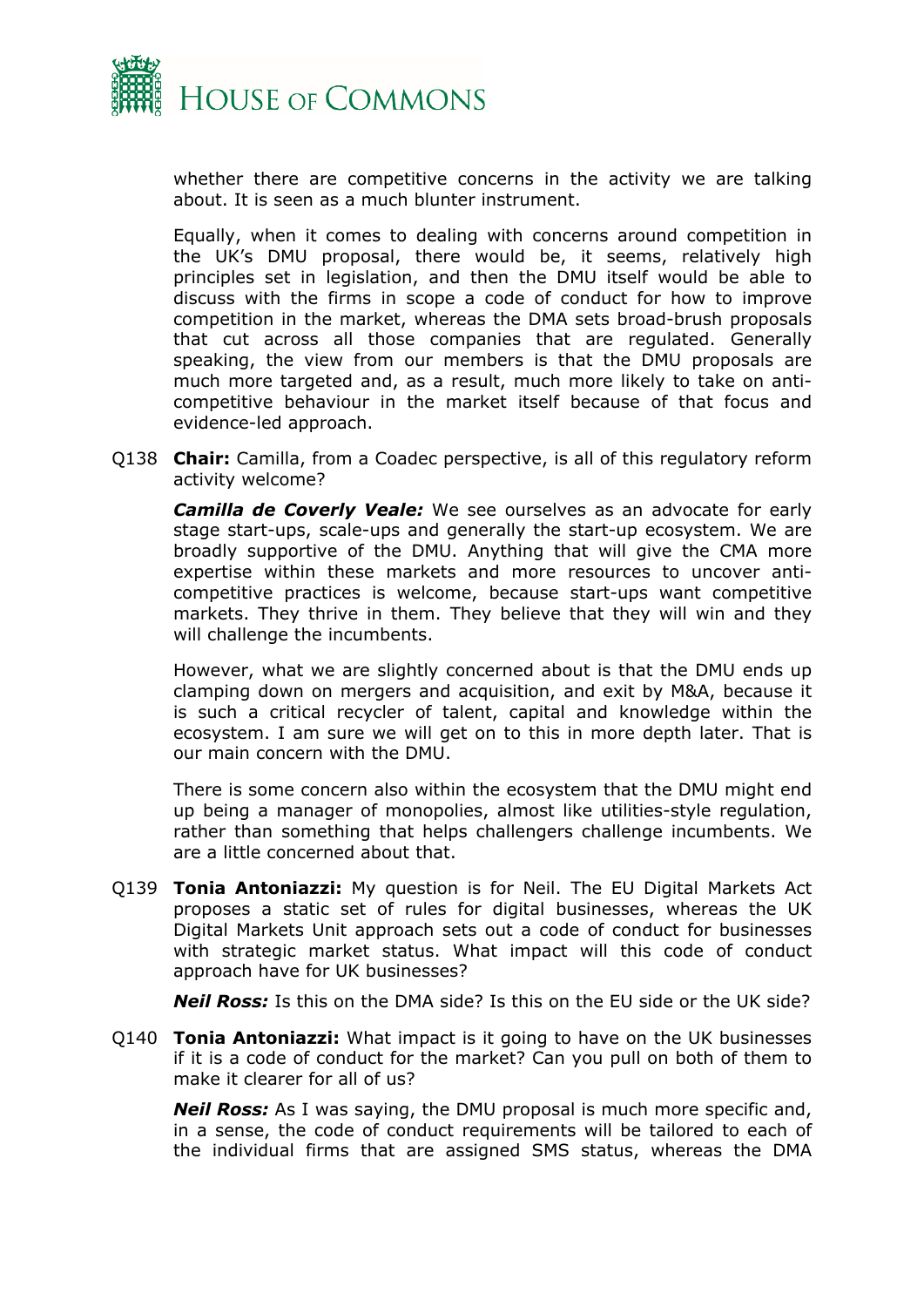

proposals will be broad brush across a set of larger firms that the Commission designates as gatekeepers.

There is a risk of potentially double compliance here, in the sense that some large firms will have to comply with both the DMA and the DMU. However, generally speaking, because competition authorities tend to share similar solutions to these issues, where a firm is captured by the EU's DMA but equally is captured by the DMU, there will probably be some fairly equivalent requirements. The DMU may go slightly further in specific areas, but, generally speaking, while there is a risk of double compliance, it is not massive compared to other potential regimes.

Q141 **Tonia Antoniazzi:** That is what I was after—specific challenges of complying to two different regimes. My next question is to Camilla. There has been significant investment in tech start-ups and companies in 2021. UK start-ups and scale-ups raised £13.5 billion during the first half of 2021, including large investments in companies such as Revolut, which raised £577 million, led by SoftBank's Vision Fund and Tiger Global Management. These are two of the world's most prolific investors in fastgrowing tech businesses. Will tighter regulations in these digital markets reduce the investment in the UK tech industry?

*Camilla de Coverly Veale:* As I said, start-ups want competitive markets, so if those tighter regulations enable competitive markets that is positive, but if they end up hitting M&A and making it harder for startups and investors to exit, yes, it will clamp down investment. In fact, we have done surveys with investors where we have had 50% of investors say that they would significantly reduce investment if M&A was restricted and the other 50% were not saying that they would increase it.

Then we have also had data that looked at the States, where certain states in America had clamped down on M&A, and they found a 27% reduction in VC investment across the board. I can get the proper numbers to you afterwards, but all indications suggest that, if you clamp down on M&A, you significantly reduce investment everywhere.

**Tonia Antoniazzi:** If you could send them to the clerk, that would be great. Thank you.

Q142 **Charlotte Nichols:** Neil, Tech Nation described large investment in UK businesses as an unprecedented and astronomical achievement that indicates that UK VC is pulling away from Europe and edging closer to the US when it comes to deal size. What specific challenges could UK businesses face as larger deal sizes occur alongside increased regulation?

*Neil Ross:* You are right in the sense that the trend in UK VC investment, but also just general investment in the UK, is to a larger size. By and large, this is incredibly positive. We always say that the tech sector is the UK's modern economic success story because of the number of people it employs and the contribution to the economy. Dealing with the fact that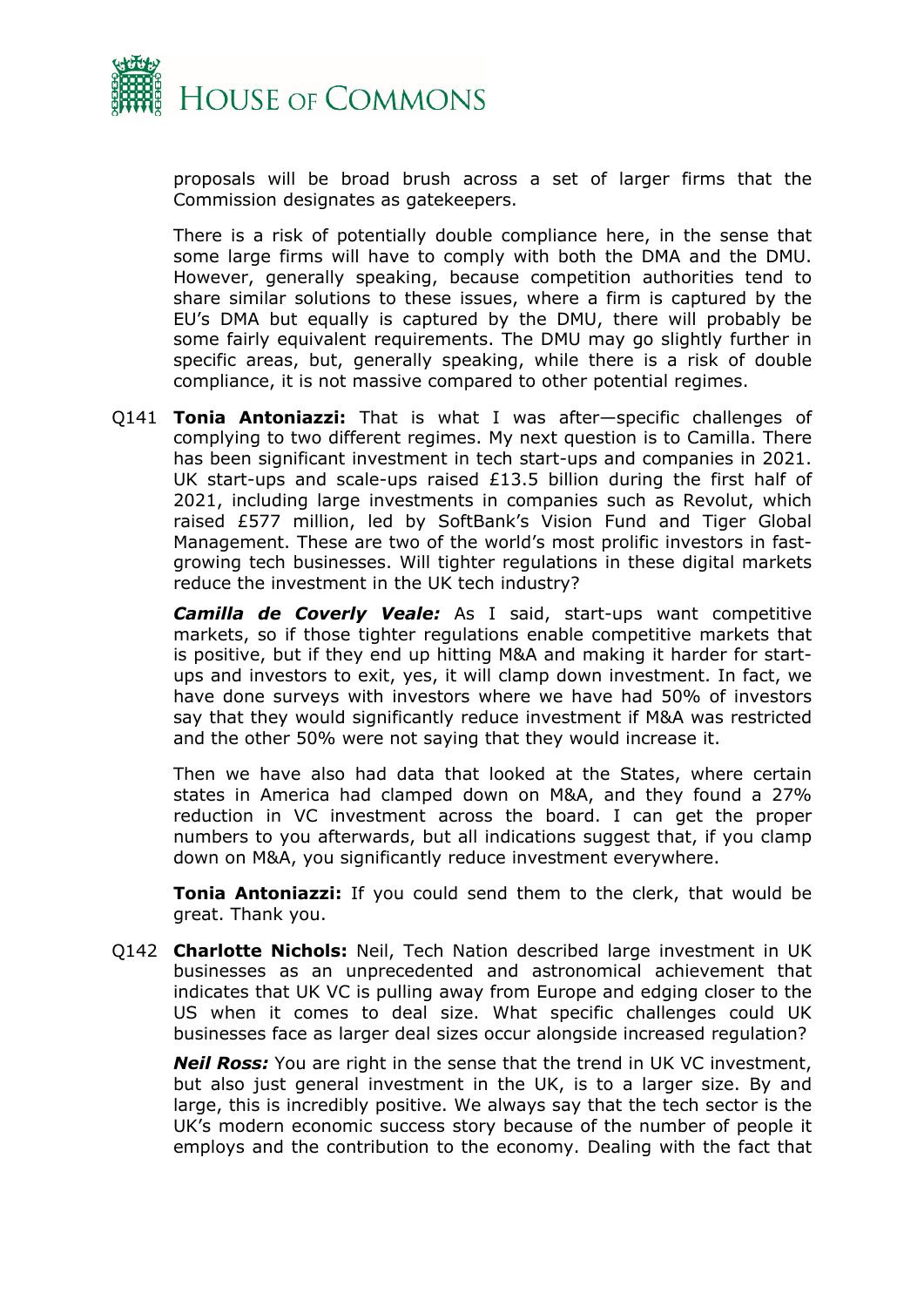

tech venture investment and tech deals tend to be very large is just going to be one of the challenges of the new regime.

There are some proposals in the DMU consultation to have mergers automatically reviewed when they hit a threshold and these are talked about as being £100 million to £200 million. We would probably want to see that quite a bit higher, particularly because in Germany the threshold is set higher, and its VC tech investment and tech market is a lot smaller than the UK's.

Q143 **Paul Howell:** One of the things that business always needs is certainty. It needs to know the environment in which it is working. How can the Government ensure certainty in the changes to how merger control is going to be implemented to enable that? I wonder if we can start with you, Sunil. We know all the different things that are in there. It is a voluntary thing. It is variable as to who can apply, when and where, but the authorities can come in with different choices. How do you get some certainty in there that allows investment to continue?

**Sunil Patel:** You are right. When I speak to businesses and investors, technology is seen as probably the biggest growth engine for the next few years. The largest area of M&A activity over the coming years is going to be in the technology sector. Digital, as we know, is cross cutting. It cuts across every single sector, so it is not a separate industry or separate economy. It needs to be managed and regulated across everything because it is pervasive.

When investors are investing in technology, they look for a couple of things. They look for certainty and they look to try to reduce their risk. They consider the regulatory regime and policies that we have. Is it better to invest here, in a European Union country or elsewhere? Having the right collaborative environment for investment into technology is one thing that can drive a little more certainty for us in terms of how we go forwards.

Secondly, we are going through quite a lot of developments in our regulatory landscape, with the National Security and Investment Act, the Online Harms Bill that we were talking about earlier, and the tighter powers of the CMA and the DMU coming in. Most investors are not really aware of these developments. They do not have the bandwidth to focus on these things. They will only come to be aware of these things at the point that they are legislated and implemented.

Going forwards, there is a real opportunity for Government and the regulators to have much more of a collaborative relationship with the investment community, the tech start-up community, etc, so that we can get more certain outcomes, which is your question: how do we get certainty? How do we work together in a joint ecosystem where investment is coming in, supporting innovation and competition, and driving the outcomes we want in terms of where we go? It is important to be really clear what we want from investment and M&A, and then to use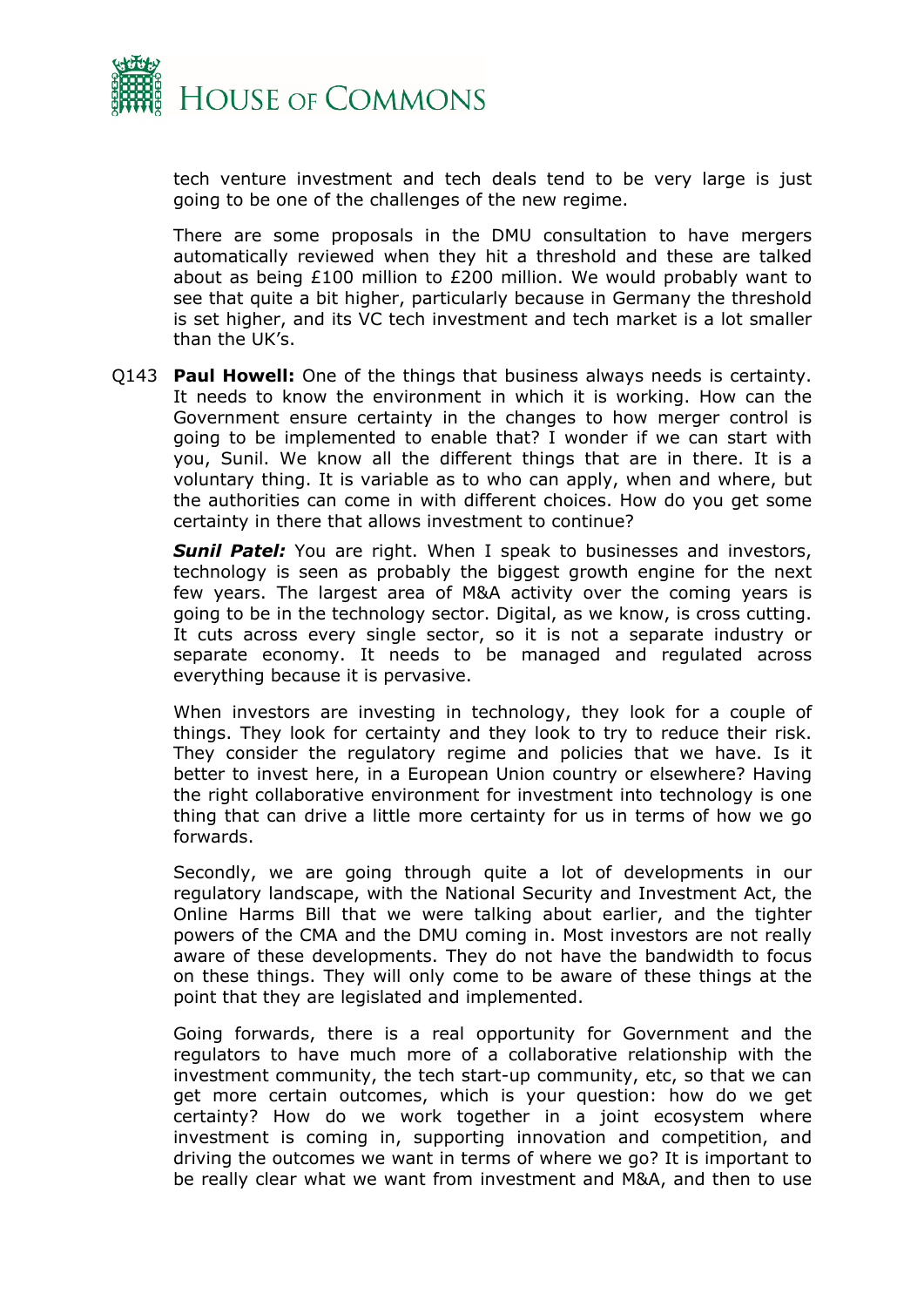

our regulators, the systems and the policies that we have to support that going forwards.

Q144 **Paul Howell:** It is, if you like, a roadmap of where regulation is likely to go, to give some underpinning.

**Sunil Patel:** Exactly, because it is very complicated at the moment. It is changing and developing. We have heard about the EU developing its policies. The US is also looking at this. We are looking at this. Every country will be looking at this going forwards. Keeping some flexibility and, in a collaborative way, working with the investment communities and the technology industries, which are going to be vital to our growth agenda going forwards, is really important.

Q145 **Paul Howell:** Before I move on, just to broaden the question a little bit, because I was going to go where you went anyway, you have different regulatory authorities existing and they could move at different rates at different times, but also interpret things differently and come out with different outcomes from two different perspectives. When you have that situation going on, how do you think that will manifest itself in terms of mergers and acquisitions within the UK?

*Sunil Patel:* Each jurisdiction will clearly review a merger or an acquisition based on its own needs and priorities, so it is very possible that, looking at the same facts and figures on a transaction, different territories could reach different decisions or outcomes on a transaction.

Q146 **Paul Howell:** We have seen examples both ways, have we not?

*Sunil Patel:* We have seen examples of that in the recent past. It is important to understand the impacts of having divergence. If, say, the UK blocks a transaction that the EU has approved, are we denying the consumers of the world the benefit from some innovation or additional service because that transaction does not go through and whatever the business case for that transaction was does not get delivered to the broader market? That is one thing we have to look at on that side of things.

Equally, if we were to block or not support a deal that was approved elsewhere, that would create additional frictions and costs for all of these businesses in terms of how they operate. We talked about the compliance burden and what people may need to look at, but this is quite a complex ecosystem in terms of how we are going to have to manage it and there will be impacts of different decisions.

Timing is one of the things. We talked about it a little bit earlier. How can we harmonise the timing of some of the competition agencies and outcomes? That has an impact on investment. I am not saying that we have to reach the same decision. We clearly will not, but how can we explain the decisions that we arrive at to our consumers and marketplaces from an innovation perspective, a consumer choice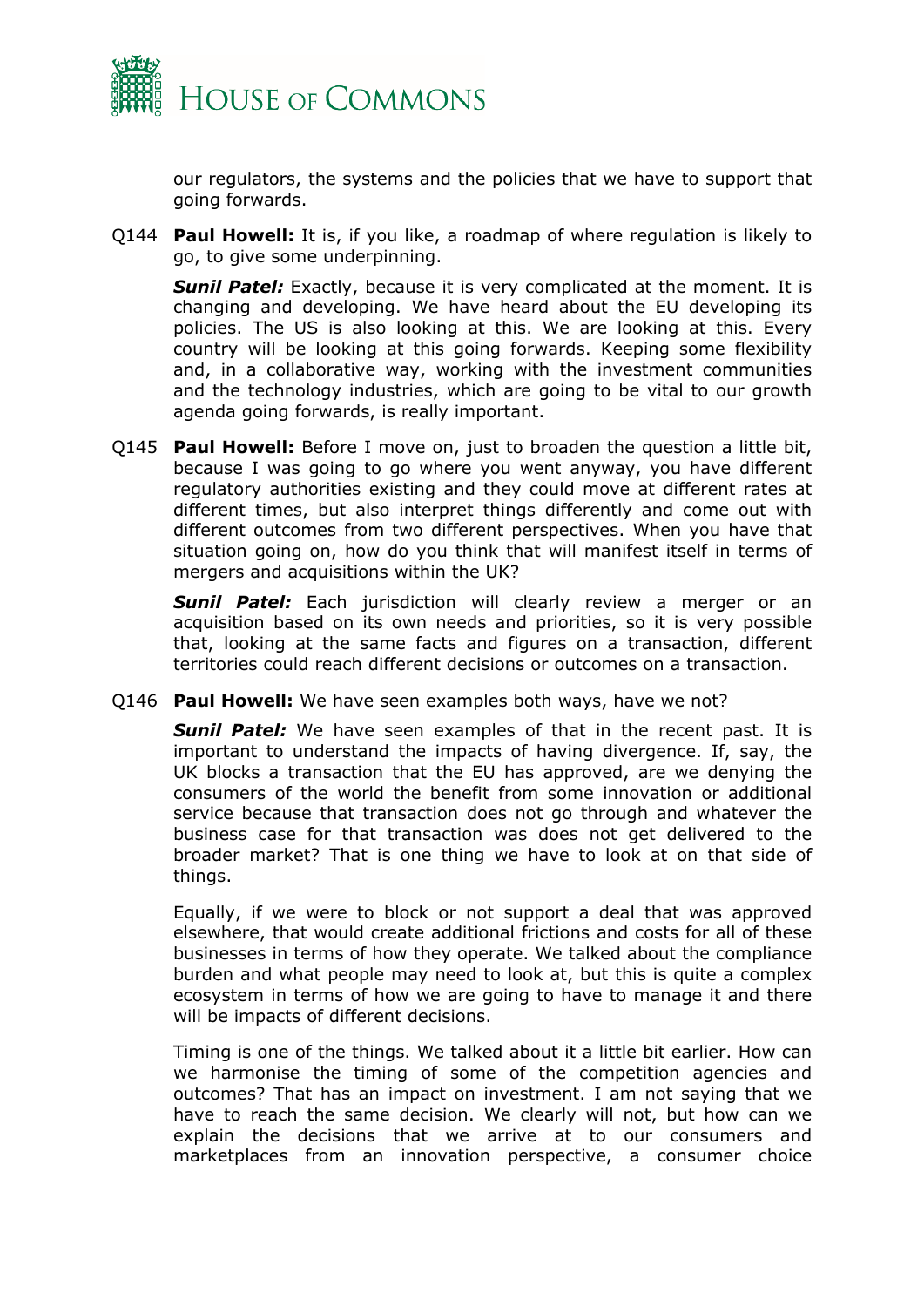

perspective or a competition perspective? We have to better educate and upskill the market in terms of how we are making these decisions.

Q147 **Paul Howell:** You are quite right: the more alignment in terms of timescales, the better. Also, from what was commented earlier, and I would like to hear your observation on this, it seems that we really need to be pragmatic about the joining up of the different regulation authorities as much as possible in making sure that the threshold for divergence is significant. Rather than thinking, "Yes, just because we can, we will do something different", they should think, "Let us have a real solid reason as to why".

**Sunil Patel:** Yes, there should be some real reasons as to why we are ending up with divergent outcomes in certain situations, but being able to explain that is going to be really critical, both back into the business community and in the general investment community.

Q148 **Paul Howell:** That becomes part of the certainty, if you can give a clear understanding. Is there anything you would like to add to those points, either of you?

*Neil Ross:* It was pointed out by the regulators that there is a lot of international co-operation in this space. Where evidence can be shared and regulators can co-operate across borders, that will help similar outcomes be achieved. If you think about the Furman review that was launched in 2019, it led a global discussion. Many of the themes are present in the EU's approach and the UK's approach. These are the kinds of initiatives we would want to see that are very evidence-led and focused.

The DRCF in particular is something that my members have warmly welcomed. It is a far more appropriate approach than a single regulator for the digital sector, but this is an ongoing challenge. There will be more digital and tech regulation in the next five years than there was in the previous 50, and that can even expand to telecoms and various different areas. That is, in a sense, natural because the economy is digitising more, but it is important that we get the balance right whenever we implement these things, because of not only the importance of the services that we use every day, but also the role that the companies that operate in the tech sector play in the economy.

There was an estimate by DCMS that looked at regional tech ecosystems across the UK and said, "If these are well supported, we could generate another 625,000 jobs across the UK in the next five years". That is hugely important if we think about the growth of this country, particularly post-Brexit.

When it comes to getting this certainty for businesses and making it easy to access, the legislation is going to be the name of the game here. If you look at the way the CMA has increased its focus on mergers, it has increased quite significantly in the last few years relative to where it was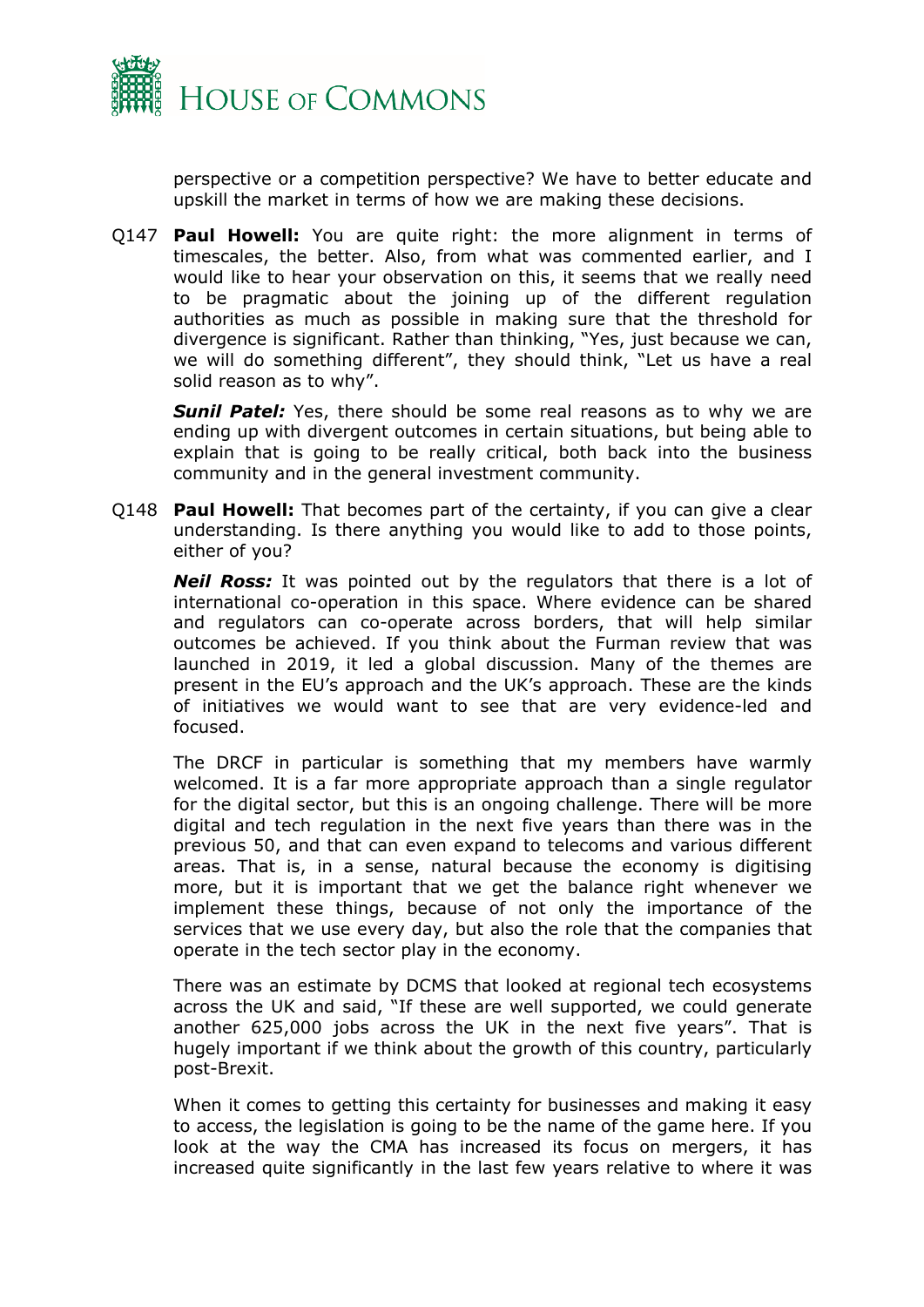

in the late 2000s, so the regulator has a lot of scope and rightly so, because it is independent, to expand the way it focuses on mergers and acquisitions.

Where we will get the certainty for businesses is if, in the legislation that goes before this House, there is a focus on the evidence criteria that is needed, the depth of the studies that are needed to assign the codes of conduct and then the amount of evidence that needs to be gathered to instigate a pro-competition intervention. That is where you will get more certainty for businesses and, as Sunil has talked about, a better look on the UK's investment prospects overall.

Q149 **Paul Howell:** Is there anything from your perspective where there is a particular risk of this divergence of outcomes or an opportunity from it that you would want us to be aware of or flag up?

*Camilla de Coverly Veale:* Yes, divergence certainly keeps me up at night. It does not necessarily matter the speed at which the EU and the UK are doing this, as long as, at the end, we have two systems that cohere and start-ups can scale in the EU. We have a very highly valued market, but it is small, so start-ups need to scale. They need to go to the EU and to America. We want to maintain a system whereby start-ups are incentivised to launch their products here. In that sense, there is nothing more to add from those two.

Q150 **Mark Pawsey:** One of the messages I am getting from our witnesses in the previous session and this session is that the regulation here is important to protect the smaller businesses, which are at risk of being taken advantage of, for want of a better expression, by some of the bigger players in the market.

Mr Patel, we heard from Dr Coscelli in the previous session that a concern for investors in small organisations might be that a bigger corporation might kill the business. Can you give us an example of that? Do you know that that has happened? Would Camilla know of an instance when that might have happened?

*Sunil Patel:* There is very little evidence that is proven at the moment that large technology companies when they have acquired these small technology companies—

Q151 **Mark Pawsey:** They might not even need to acquire them to do this, might they? They might just have enough clout to recognise the idea of a small entrepreneurial start-up and, by means of advertising and their clout, put them out of business. Can they do that?

*Sunil Patel:* There are two sides. If I take the investment side, these large tech companies also invest in small technology companies.

**Mark Pawsey:** We are going to come on to that.

**Sunil Patel:** I agree a little bit with what Andrea said earlier, but also it could be these large tech companies that are providing the investment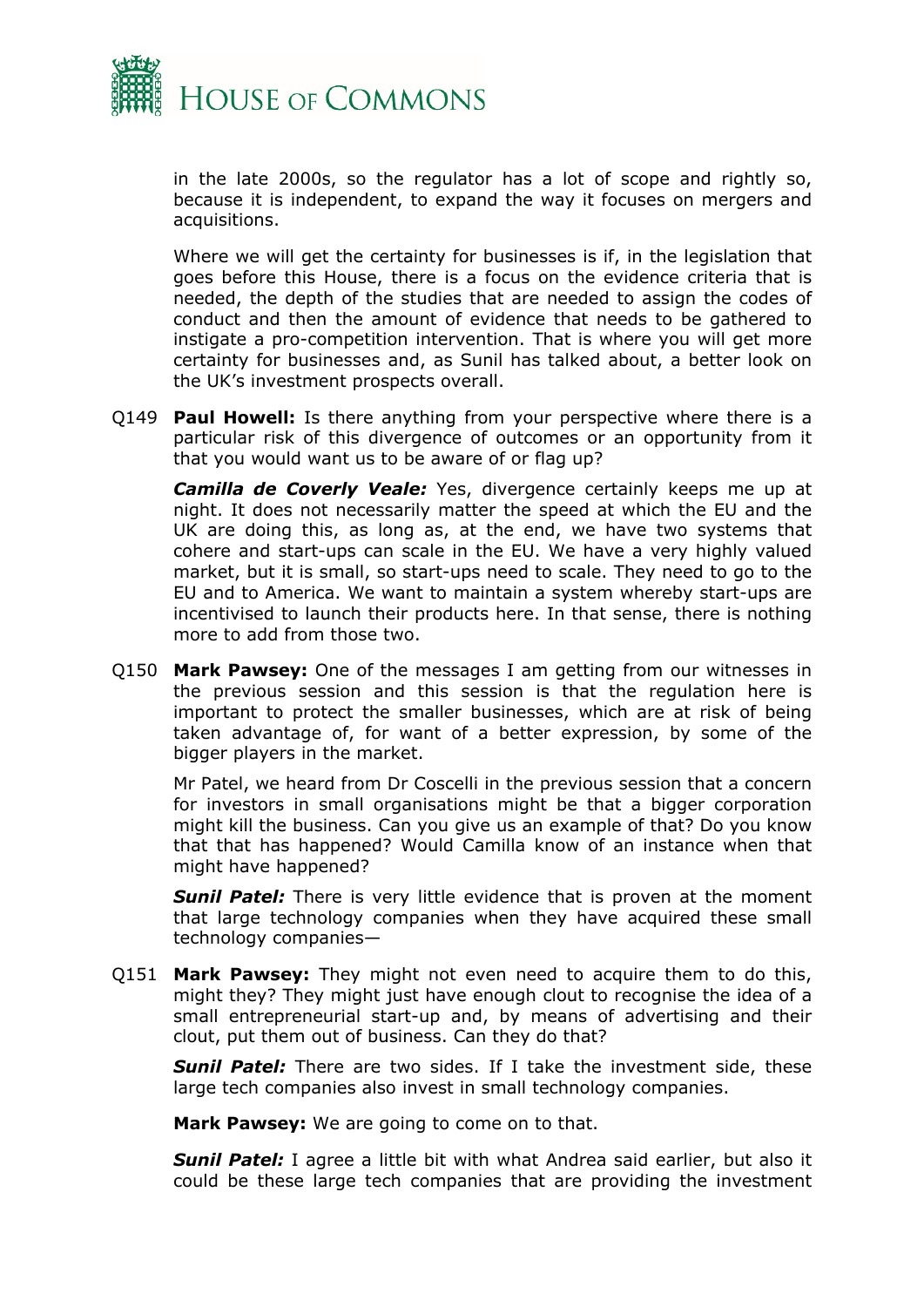

into these technology companies. It is worth underpinning and recognising that. A small company scaling up and trying to become a larger company, a medium-sized company and a big company can do that organically, but it can also do that through mergers and acquisitions. It is a viable route that small technology companies and investors look to exit, typically. Investors are often investing in small technology companies so they can get an exit of that technology company through an acquisition.

Q152 **Mark Pawsey:** You think it is a perceived fear rather than an actual fear.

**Sunil Patel:** It comes down to your earlier question: where is the evidence that an acquisition has stifled innovation or stopped competition? It is very hard for us to prove that it has or it has not.

Q153 **Mark Pawsey:** Does either of our other witnesses have any evidence of that happening?

*Neil Ross:* It is a difficult counterfactual to show, because, again, generally speaking, across the literature, the evidence is quite weak on this question of killer acquisitions. Equally, the UK has just had its best ever year for tech start-up investment. We just did a survey of our members where more than 50% said they wanted to increase their investment in the UK relative to last year and 80% said that they had a positive outlook for the year ahead. I am not sure there is hugely strong evidence to say that, without the legislation, innovation and competition is being decreased.

*Camilla de Coverly Veale:* As Neil said, the evidence for killer acquisitions is very low.

Q154 **Mark Pawsey:** Are we trying to protect against something that never really happens anyway?

*Camilla de Coverly Veale:* It depends. Again, as Neil said, we have had so much investment recently and investors would not be investing if they did not think start-ups could challenge incumbents. Certainly, there is bad practice by bigger tech companies and investors want action within that, as do start-ups, but, in terms of acquisition, no. The sort of thing that we talk to investors about and that we see is, say, bigger tech companies copying products. Microsoft copied Notion, for example, but that is not necessarily something the CMA can do anything about. You could argue that Notion did not have a particularly good moat around its product.

*Neil Ross:* Just to come back on that point, the question around M&A is not the only question when we talk about competition. There are other parts of the code of conduct and the pro-competition interventions that could address that in different spaces, exactly to some of the points that Camilla made. Equally, what is really important to remember, which is littered throughout both the Furman review and the CMA's own research, is that digital markets, because they have these companies that are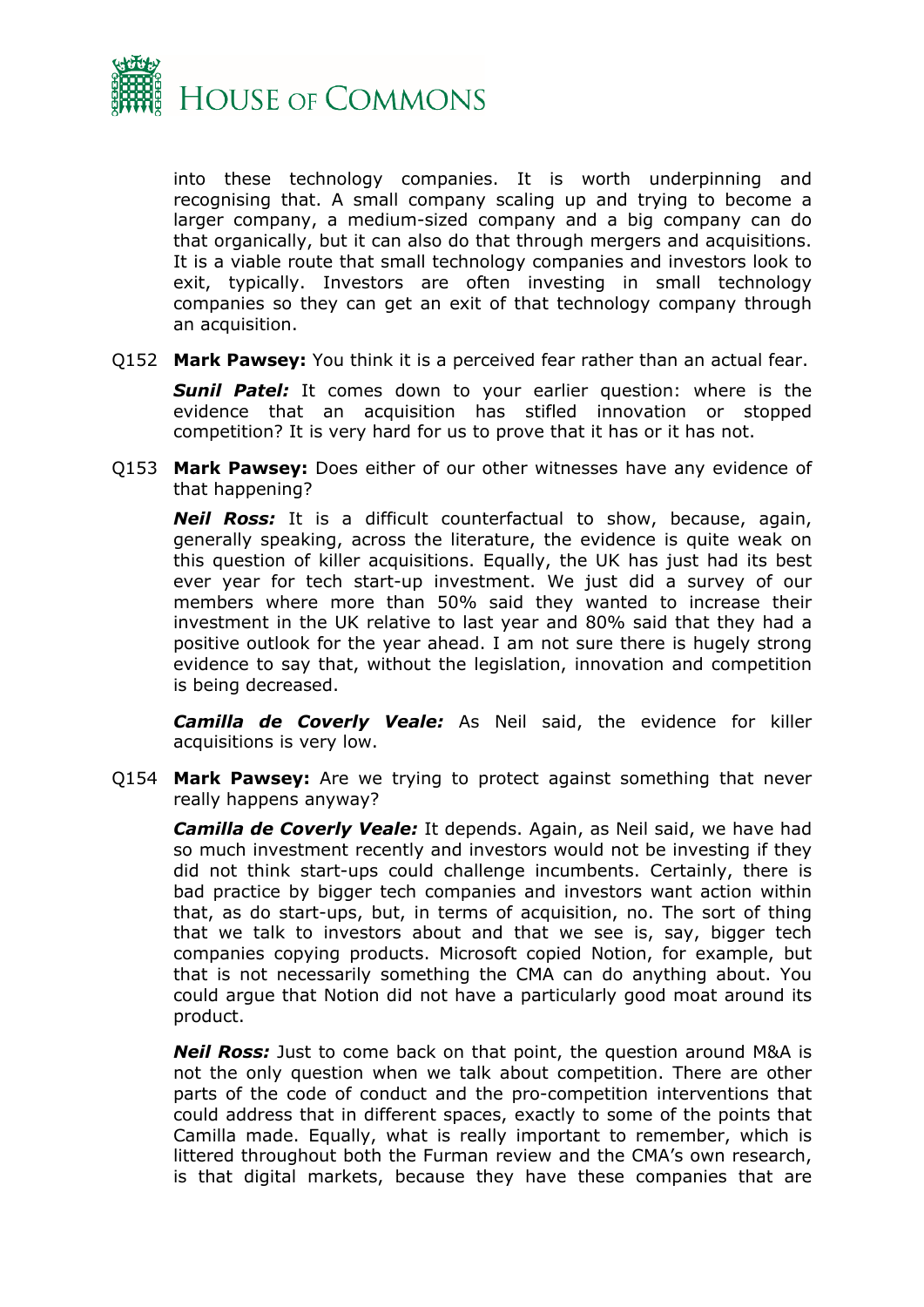

placed in a strategic market status, provide significant benefits for consumers. The question is a balance of consumer benefit, because a lot of people get services that are very innovative for free, and taking steps to ensure that other companies can push through and replace them through the natural order of competition.

Q155 **Mark Pawsey:** Mr Patel, you referred earlier to big tech companies supporting smaller start-ups. I remember visiting a few years ago a couple of establishments where a big tech company had made workspace available for smaller entrepreneurs to develop their ideas. This was free of charge to these entrepreneurs and I remember at the time asking myself, "What is in it for them? Why are they doing this?" It became apparent that the reason was that they would encourage maybe a dozen start-ups. One of them may have a really good idea. The rest may fall by the wayside and the big tech company was poised to then acquire that intellectual property. Is that a good thing? Does it happen anywhere else? Why should we encourage it or permit it in this sector?

**Sunil Patel:** It is part of understanding the breadth of this technology sector. These technology companies are very big and they offer many different services and activities to their consumers, so one thing is unpacking what they do and what they offer. In many cases when there are platforms, they are offering the ability for other people to create innovations on their platform. Amazon is an outlet for lots of small to medium-sized businesses in the UK that would not exist if Amazon did not exist. Google is the same and so forth.

They are creating an easy way for certain people to transact, create small to medium-sized businesses and deliver services to their local community. That is one side of the technology company and that is why they may be offering things in the regions and the communities to allow people to develop software or technology.

Q156 **Mark Pawsey:** There is something in it for them, is there not? They want to snaffle up the good ideas.

**Sunil Patel:** You are a user of their platform. Absolutely, there is something in it for them, but, net-net, the benefit is greater to the smaller company by using their technology.

Q157 **Mark Pawsey:** Neil and Camilla, do you think that this activity is a good thing or a bad thing?

*Camilla de Coverly Veale:* The problem with asking that question is that, if you talk in isolation about one company snaffling, say, one startup, you are not looking at the whole ecosystem. If you prevent companies from supporting smaller start-ups, you are going to end up clamping down on any start-up entering that sector and investors investing in that sector. With start-ups, because 90% of them fail, you need an awful lot of churn, and so you risk stopping anyone from starting any challenger. That would be our principal concern with that.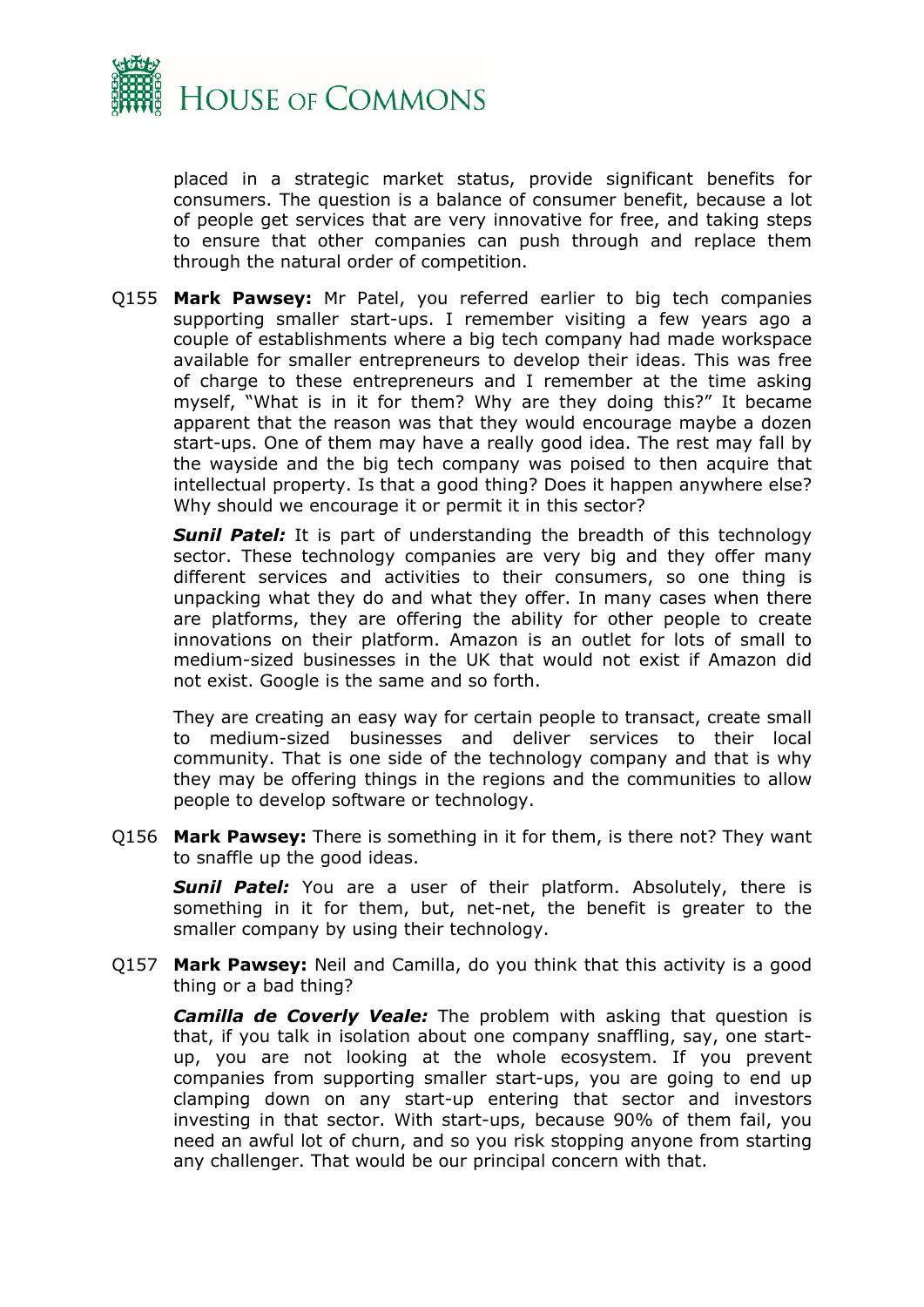

*Neil Ross:* The point I would pick up here is that, if you speak to any tech company, this is the number one issue: "I find it very difficult to get skilled people with digital skills to bring into my company to grow and expand". I would agree with Sunil's point about the net benefit. As you say, while it is not fully philanthropic, large tech companies create these clusters to try to upskill people, so that they can hire some of them, but equally a sufficiently large number are upskilled that they can then go and work in other parts of the digital sector. That is a net benefit to the UK economy as a whole because there is such a significant skills shortage in our sector.

*Camilla de Coverly Veale:* I forgot to say this earlier, but there is no saying that that big company in your scenario would be able to buy the small company. They can say, "No thanks".

Q158 **Mark Pawsey:** They will offer so much money that the entrepreneur will always say, "Yes, thank you very much", will they not, in the real world?

*Camilla de Coverly Veale:* The start-ups we talk to want the moon. They have often re-mortgaged their house and asked their friends and family for money.

Q159 **Mark Pawsey:** If somebody comes with a big cheque, of course they are going to go for it.

*Camilla de Coverly Veale:* Not the start-ups we talk to. Sometimes it is a strategic business decision. Yes, sometimes they have another idea that they want to go off and pursue. It is not automatic; that is what I am trying to say. They do not just say, "Yes, buy me please". They do not start to be bought.

Q160 **Mark Pawsey:** Many of them are in that environment because they know it is a possibility that that may happen. I am arguing that that does not happen anywhere else in any other business environment, to the best of my knowledge.

*Sunil Patel:* A lot of start-ups are created with that express desire to be acquired at some point. That is clear and that is where investment comes in, because, as I said, they are looking for the exit. Where we can be smarter and more intelligent is placing conditions on mergers and acquisitions that benefit the regions, the local economies and what we want. At the moment we are tending to approve or deny a merger or acquisition. We block it or approve it, and off it goes into the free market, but there could be more conditions placed on mergers and acquisitions around creating jobs and developing the right jobs in our regions to support our levelling-up agenda. These are the types of interventions that we should be exploring and starting to consider.

You are absolutely right. Digital is nothing like anything else that we have ever experienced, so the old models will not apply to regulating or managing digital. Digital is hugely competitive. It is globalised. It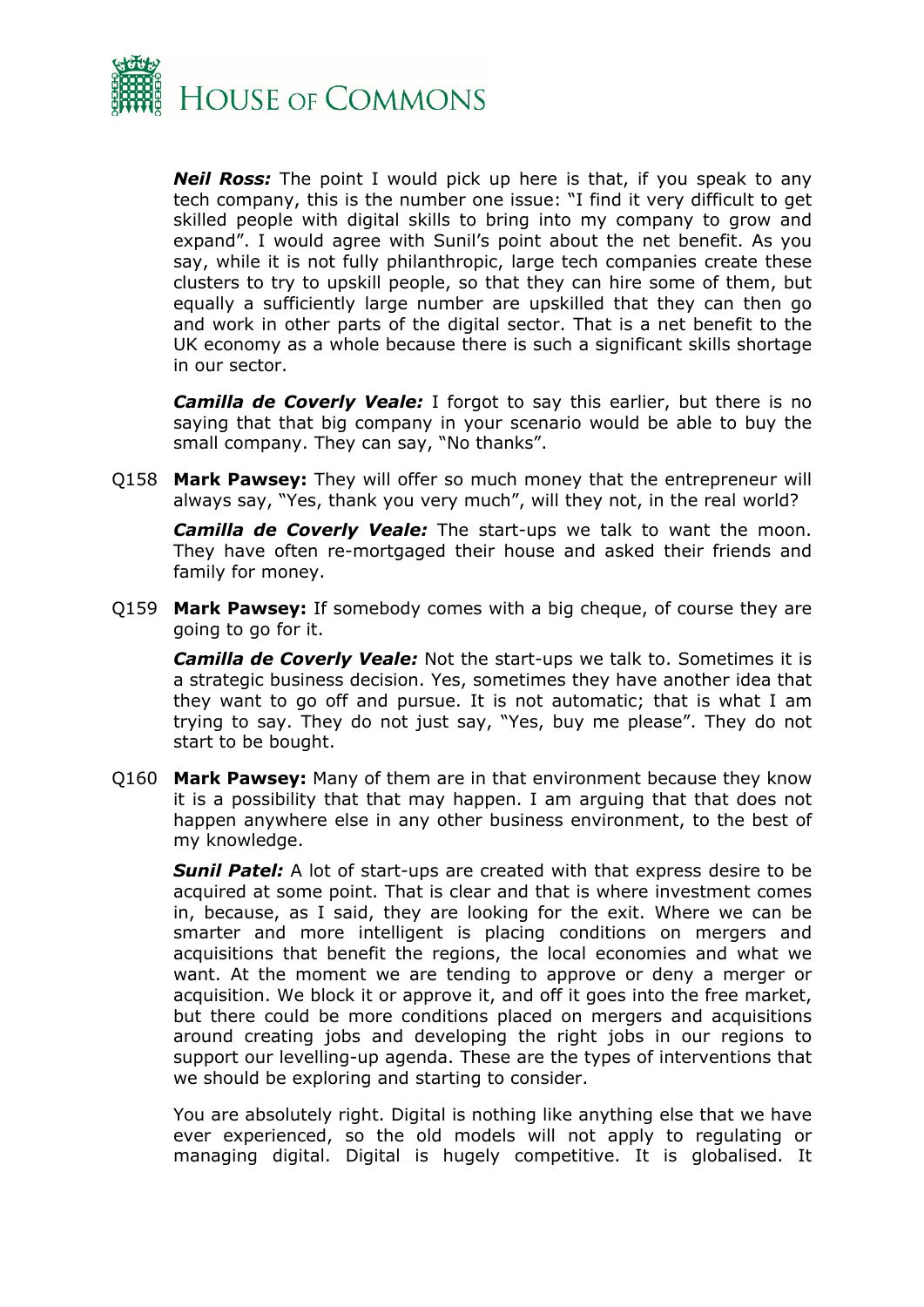

transcends all our borders and it will cut across every single sector. It needs really new thinking and new policies to support our growth agenda.

Q161 **Mark Pawsey:** Are the criteria for the CMA to block a merger and acquisition currently in the right place or should they be changed?

*Sunil Patel:* At the moment they are in broadly the right place. I agree with the DMU needing to come into force and being legislated for. We need something specifically for those larger SMS organisations, but I would favour a flexible approach that we can use with digital, which we can evolve and tailor.

Q162 **Mark Pawsey:** The downside of a flexible approach is that you have no certainty. We have just had a session with my colleague about the benefits of certainty. If we have a flexible approach, nobody knows what is going to come down the line.

**Sunil Patel:** No, it is not flexibility in the regulations—the regulations are defined—but in how things are considered and developed as they go forwards. Technology will continue to evolve, so we will need to continue to evolve parts of our regulatory setup and so forth. The DMU is a good start in terms of where we go, but then we will also need to evolve that as we develop going forwards.

*Neil Ross:* On the trade-off between certainty and flexibility question, you can have both in a sense. If the question of certainty comes to the scope of the regime, the amount of evidence it has to gather to sign that code of conduct and the time it takes to evidence a pro-competition intervention, for example, the flexibility is how it goes about enforcing. One thing where we have seen a quite positive response from our members is this more participatory approach to regulation. Interim agreements have come up, which is exactly the kind of thing that Sunil was talking about.

Again, on the merger question, we welcome the DMU. We want it to be legislated for. To get the right balance on the merger and acquisition point, the CMA's merger enforcement powers should really be focused within which the area that the company is designated as having strategic market status. There is a benefit to large companies competing with one another for general consumer benefit, but equally you want to ensure that you are focusing the regime specifically on where a competitive distortion has been found.

Q163 **Charlotte Nichols:** Professor Amelia Fletcher, the professor of competition policy at the University of East Anglia and former member of the Digital Competition Expert Panel, stated that the UK may be behind the EU in not having draft legislation, such as the Digital Services Act and the Digital Markets Act. Is the UK in danger of falling behind the EU and other countries in digital markets regulation due to the lack of legislation, particularly for the Digital Markets Unit?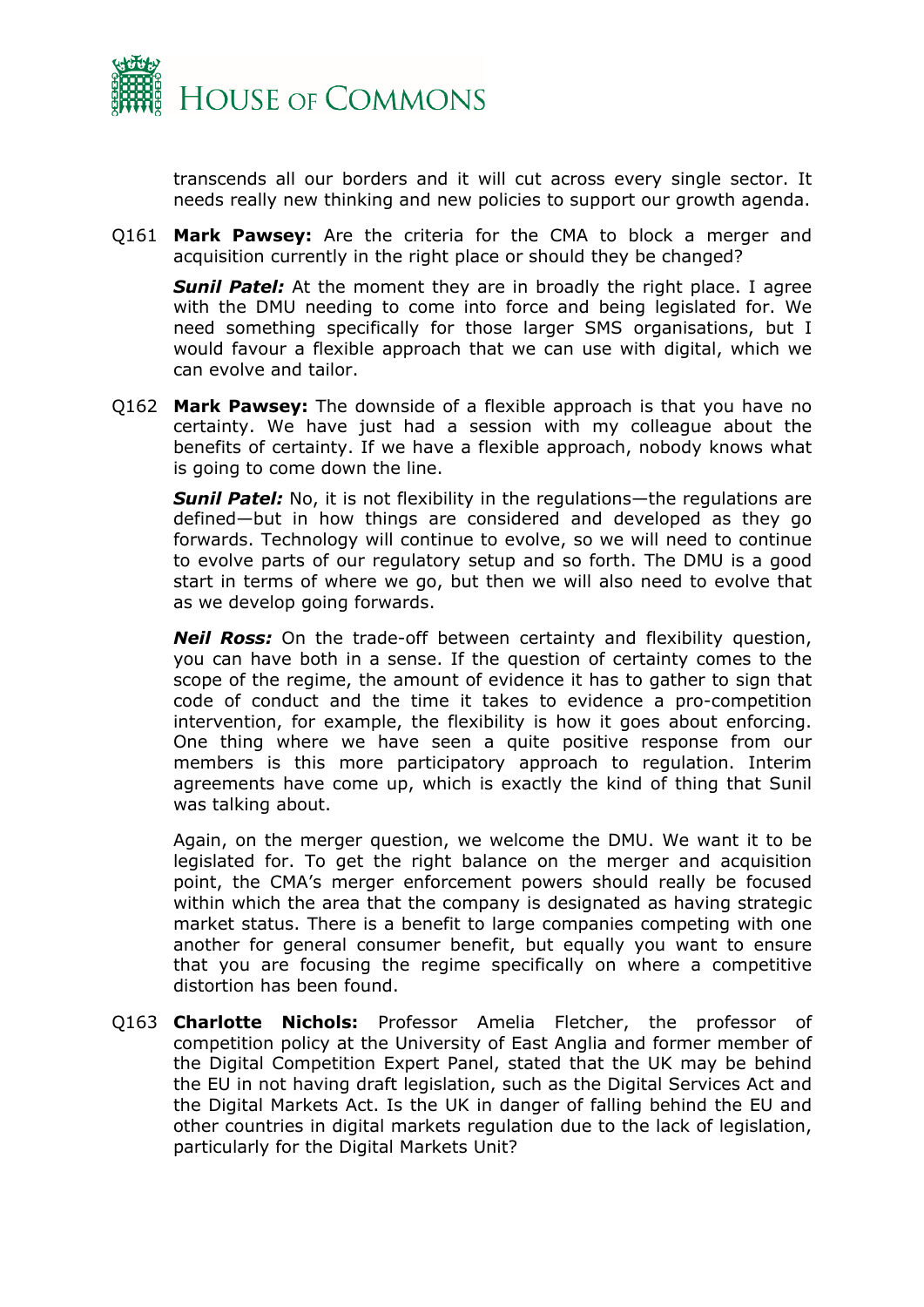

*Sunil Patel:* I do not think we are at risk of falling behind. This is a hugely complicated area and, as we heard earlier this morning, all territories and jurisdictions will be considering what they do in this space. The US opened a consultation only last week in this area. I would not say we are massively behind. There is some sequencing that was talked about earlier.

It is important we take the due time to get this right. Investment is flowing into this country right now into the technology industry. Over the last 12 months, we have had more than some of our European counterparts combined. Certainly at the moment, the environment is good for growth and investment, and we are seeing that from my perspective and the businesses that I talk to. We need to get the regulations correct and they need to be thought through in terms of the questions that we are going through and considering today.

I am not sure it is a race. That is the wrong way to look at it. We need to get it right, and getting it right from a pro-business and collaboration perspective is the test. If we are just looking to police something, that is one thing. We are looking at setting up policies and regulations that support us as digital evolves, develops and continues to grow and expand across all of our economy. That is the important part.

Q164 **Charlotte Nichols:** Just to come back on your answer before I bring the other two panellists in, you talk about the amount of money that is flowing into the UK tech sector at the moment. Are you concerned that that is because of the lack of regulation here compared to in other markets and that effectively we are the Cayman Islands or Switzerland of tech regulation?

**Sunil Patel:** No, we are certainly not that. It is flowing in for several reasons. First, we have a very active tech start-up ecosystem across the UK, so we have a lot of talent and innovation in our country driving a lot of these start-ups. Secondly, we have the ability in the UK to attract foreign investment. Often other countries do not have the same ability. We heard the example of SoftBank investing into the UK. We have the ability for external investors to invest in UK companies or UK start-ups. That is really important.

Up until now the CMA and the various regulators are considered to be pro-business and have a good international standing. That is really important in terms of where investors put their money. Finally, there is a lot of Government support available for investors. It is the package of measures. We have got something right at the moment that is working for investment into technology.

*Neil Ross:* I would agree with Sunil's point around the UK not being behind. The focus here is to get this legislative framework right rather than copying and pasting what the DMA is doing. The feedback from our members is that the UK has a much better, more proportionate and balanced approach than what is currently being considered in Brussels.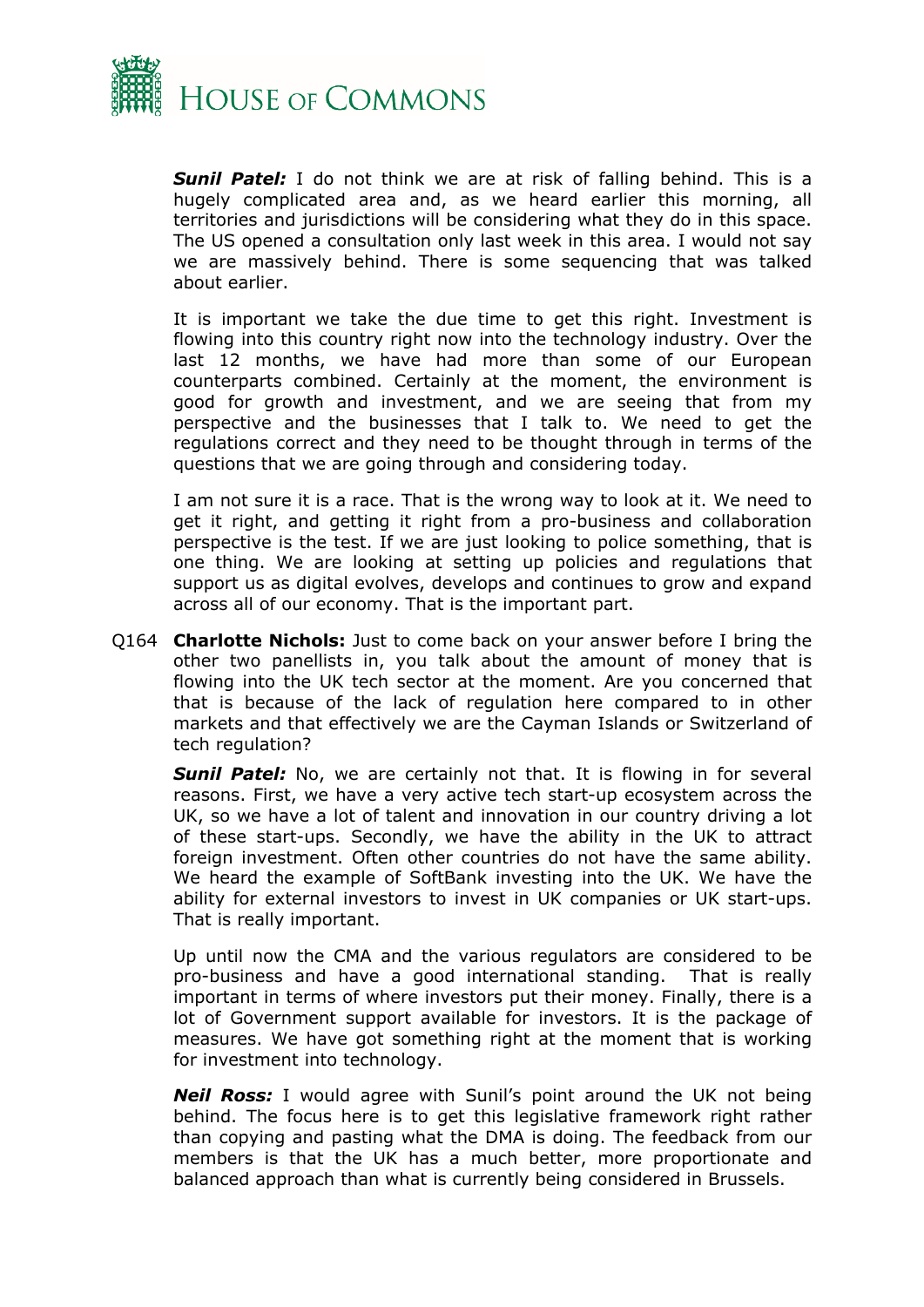

On this question of investment, if I spoke to any of our members, I do not think they would describe the UK as under-regulated. They accept regulation, but they would not say that this is a light-touch market. The things that really drive up investment are our phenomenally dynamic cities, a really strong connection to universities, the excellent skillsets and a favourable tax regime in many places for tech companies. While the M&A regime is important for investment across the whole, it is those other factors that are more significant to drive investment into the sector. We need something a bit more like an industrial strategy or a full digital strategy for tech to really drive that forward, which the Government are thinking about releasing later this year.

This is an incredibly busy space. The National Security and Investment Act, which has just come online at the beginning of this year, as well as the proposals that are being shaped up around data protection and online safety, will have a big impact on the market. Our members would like to see more effective scrutiny as those new regimes come into force. In the submission to the Budget last year we recommended that the Chancellor set up a working group with investors, tech companies and others to monitor the implementation of these regimes. The question of a parliamentary committee to scrutinise that was discussed earlier by Ofcom, which is something that we would welcome.

Q165 **Charlotte Nichols:** You are not the only sector that is lamenting the lack of industrial strategy for your sector from the Government at the moment.

*Neil Ross:* It is something I have heard elsewhere.

**Charlotte Nichols:** Camilla, is there anything you would like to add?

*Camilla de Coverly Veale:* No. I agree with Neil.

Q166 **Charlotte Nichols:** How can businesses successfully engage with and implement the significant changes within digital markets, such as the new competition regime for digital markets, the new national security and investment regime and the impact of the Online Safety Bill? What support is needed for those businesses to transition effectively?

*Camilla de Coverly Veale:* In terms of Government support, the basics with start-ups always are that you want regulations to be as clear and as focused as possible. Tech giants have the ability to influence the process and they also have the ability to absorb all regulatory costs. Regulation can end up being a moat. All these things are not news to you.

In terms of what is specifically coming down the line, start-ups end up being quite confused sometimes by what Government want from them, so having a coherent tech strategy where the Government sit and think what they want out of the tech sector and then how they can implement it would be something that start-ups want.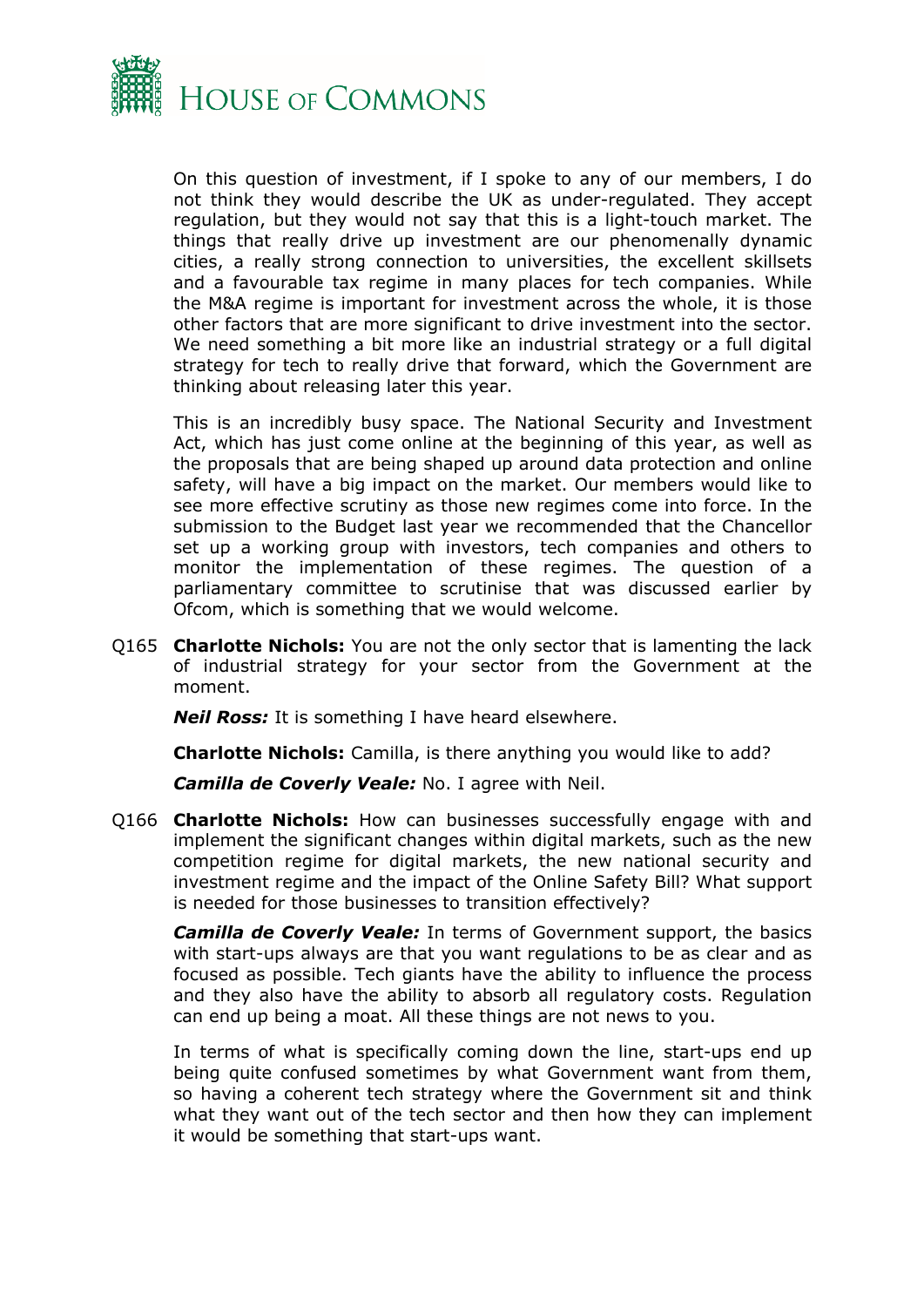

For example, a week or two ago the Home Office launches a campaign against end-to-end encryption and then the very next day the ICO, the data regulator, comes out and says, "End-to-end encryption is good for privacy and security". Regardless of what you think about those policies, start-ups end up sitting there going, "The Government are sending out smoke signals and we do not know what they want us to take from that". We would definitely like a coherent strategy from Government and then thinking on how we implement it.

**Charlotte Nichols:** Neil, is there anything you want to add?

*Neil Ross:* Yes. I knew I had written four things down. Generally speaking, co-ordination between regulators is seen as massively important to manage this. The DRCF is hugely welcome. Camilla has raised an excellent point around this question between competition and data. That is an area where there are different views among the regulators. The MOU between the CMA and the ICO is welcome and there should be continued working on that.

The other one that I have said repeatedly throughout this Committee is setting clear timetables for the implementation of the regime and clear evidence gathering thresholds. That just helps companies pace and engage with it.

There is some good work the Government are doing on setting general high-level principles for digital regulation. The Government had the plan for digital regulation, which it announced last year. There was something in the Brexit opportunities paper that came out yesterday, which again is generally welcome, but ultimately the Government have to hold themselves to account on that one with the assistance of Parliament.

The last one is effective resourcing for regulators. This came up a lot in the previous session and we see that as enormously important, for the regulators not just to fulfil their existing obligations, but equally to do the different supplementary duties they are often given, such as due consideration for innovation and economic growth. Sandboxes and testbeds are really important to our sector, and effectively resourcing the regulators is important to make sure these work.

The reason that is important is that effective regulation works when there is good dialogue between businesses, the regulators and the Government. At the moment, because there is such a significant tranche of regulatory activity coming through, lots of our members, particularly the challenger firms rather than the largest firms, talk about being effectively slightly overwhelmed and unable to provide the evidence into Government, Parliament and regulators to make effective decisions. That sequencing, transparency and co-ordination is really important just for good regulatory principles more generally.

Q167 **Chair:** That brings us to the end of the session. All of your organisations survey your members, and this is the bottom line, really: given